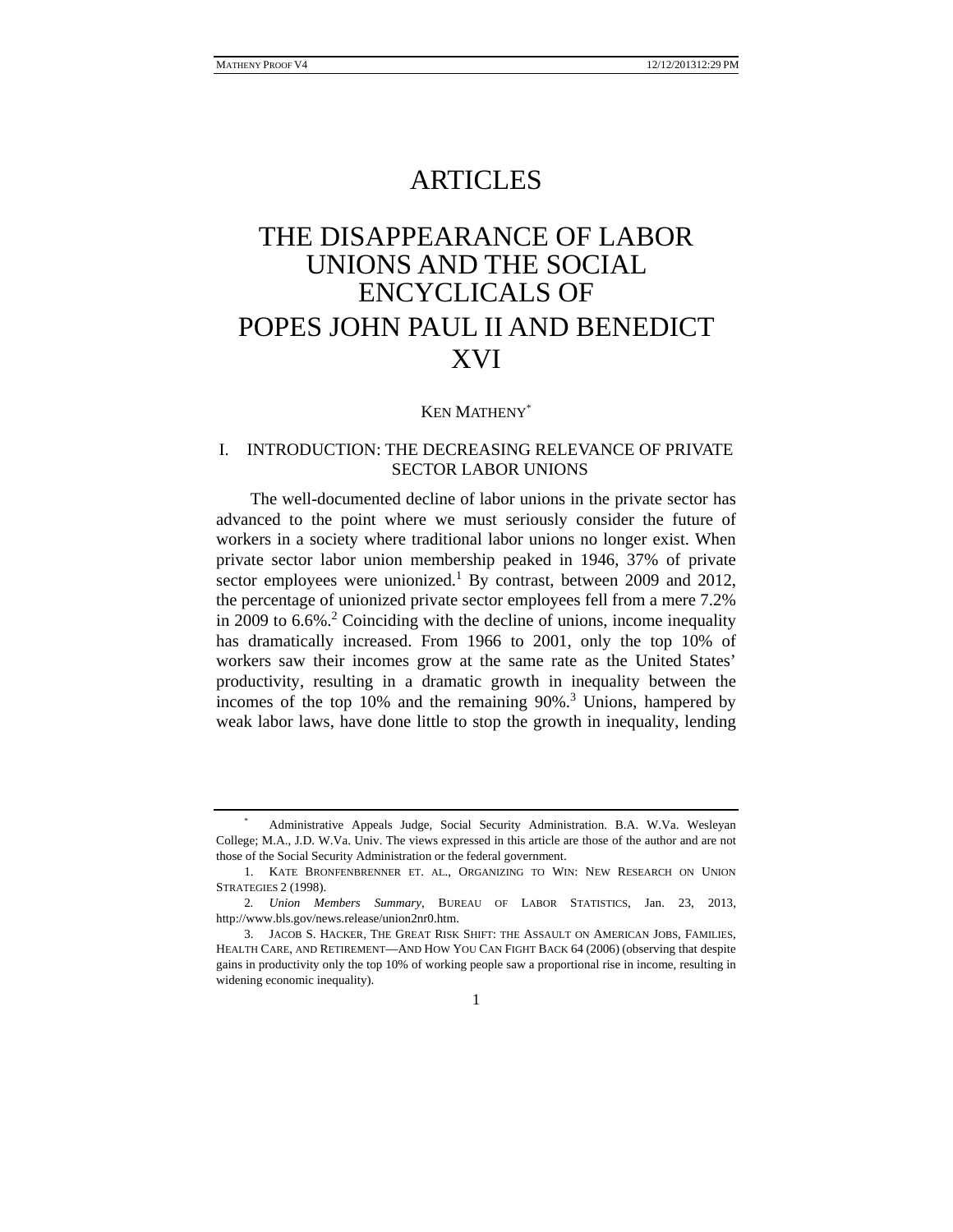support to the belief in the increasing irrelevance of traditional labor unions.4

In this Article, I argue that even if traditional labor unions become irrelevant in this century, the fundamental human right of workers to form associations for their protection and to advance their legitimate interests remains not only relevant, but essential to a just economy. In this century it is probable, and I would argue necessary, that workers will continue to invent new and more effective organizations to advance their interests and defend themselves. Workers' organizations in the twenty-first century will be more varied and flexible than the labor unions of the nineteenth and twentieth centuries.<sup>5</sup> Surely workers' associations that we cannot yet imagine will emerge during this century due to economic, political, and technological changes that will require new forms of worker associations.6 Even if, as seems likely, we are entering an era in which traditional labor unions will have little relevance to almost all private sector employees in America, this Article argues that the need for workers to form flexible and creative new organizations to defend their rights and advance their legitimate goals remains as important as ever for economic justice. To

 <sup>4.</sup> Numerous scholars have pointed to the weak protections and remedies provided by the National Labor Relations Act ("NLRA") and the decline of unions. *See, e.g.,* Stephen F. Befort, *Labor and Employment Laws at the Millenium: A Historical Review and Critical Assessment*, 43 B.C. L. REV. 351, 366–75 (2002) (noting deficiencies in the NLRA that impede union efforts to organize and effectively represent workers). Based on his extensive experience, former National Labor Relations Board ("NLRB") chair William B. Gould IV concluded that the NLRA is in "complete disarray." WILLIAM B. GOULD IV, AGENDA FOR REFORM: THE FUTURE OF EMPLOYMENT RELATIONSHIPS AND THE LAW 259 (1996).

 <sup>5.</sup> The labor union varieties that emerge may include "members-only" organizations that represent only those workers who wish to be represented; associations based on race, gender, and ethnicity; craft-based organizations that harken back to the craft unions of the American Federation of Labor and represent workers at multiple workplaces; temporary associations organized to address specific problems; internet-based associations that represent employees in multiple regions of the country and across the world; workers' associations aligned with community activists and social justice organizations; associations representing the interests of both the employed and the unemployed; associations that move beyond the workplace to form coalitions with environmental organizations, consumer advocacy groups; and organizations representing the poor, the disabled, and immigrant workers.

 <sup>6.</sup> There are many books that consider the future forms of worker associations and related social justice organizations. *See generally* BILL FLETCHER JR. AND FERNANDO GAPASIN, SOLIDARITY DIVIDED: THE CRISIS IN ORGANIZED LABOR AND A NEW PATH TOWARD SOCIAL JUSTICE (2008); VANESSA TAIT, POOR WORKERS' UNIONS: REBUILDING LABOR FROM BELOW (2005); GREGORY MANTSIOS, A NEW LABOR MOVEMENT FOR THE NEW CENTURY (1998); BEYOND IDENTITY POLITICS: EMERGING SOCIAL JUSTICE MOVEMENTS IN COMMUNITIES OF COLOR (John Anner ed., 1996); THE LEGAL FUTURE OF EMPLOYEE REPRESENTATION (Matthew Finkin ed., 1994).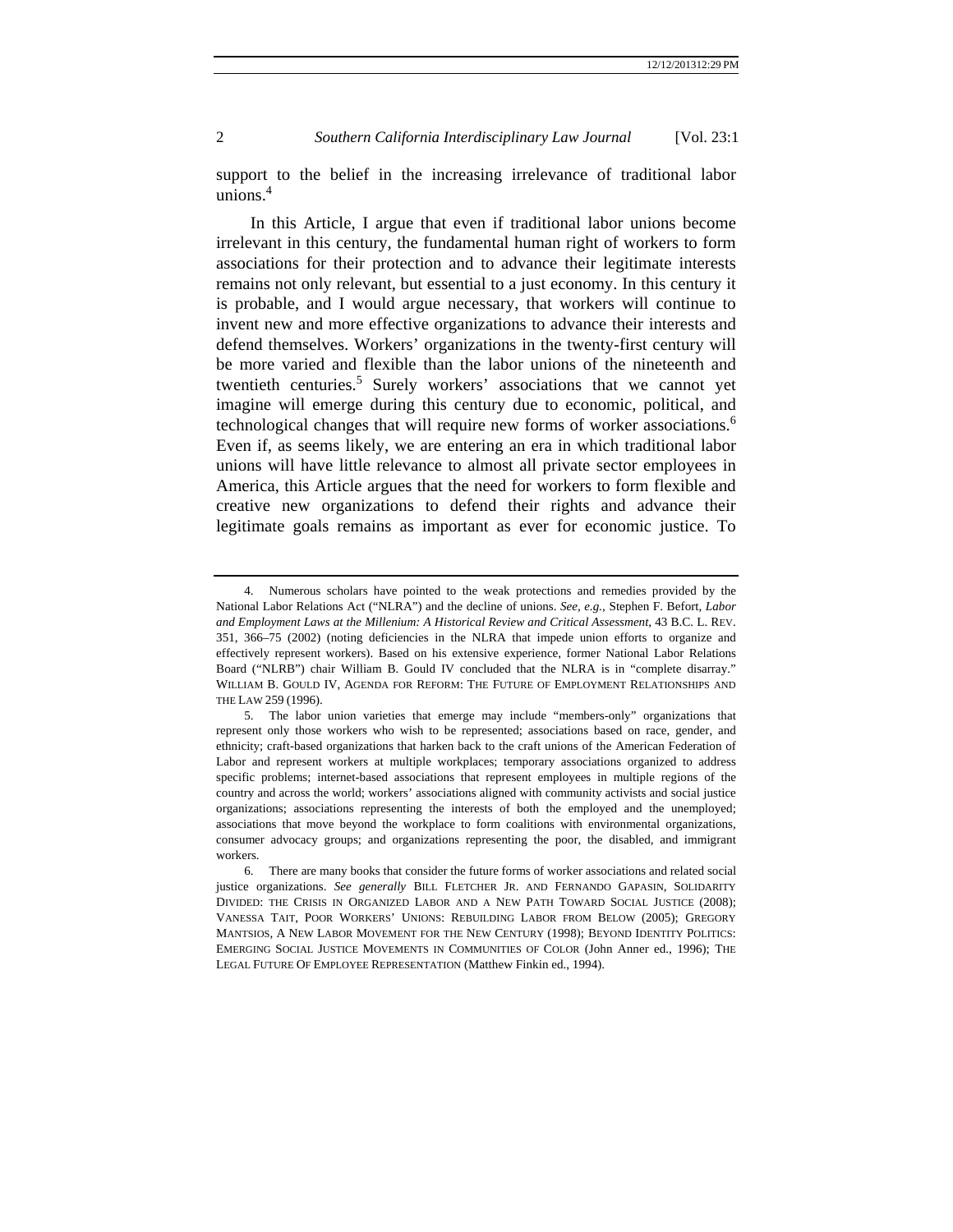defend this thesis, I will rely on the powerful insights of the social encyclicals of Pope John Paul II and Pope Benedict XVI, each of whom in the tradition of Catholic social thought, affirmed workers' fundamental right to associate to advance their own interests. The encyclicals of these two popes provide a powerful theology of work, which affirms the dignity of labor and the enduring importance of workers' human right to associate. Indeed, their encyclicals maintain that workers' associations are indispensable to economic justice. Although Catholic social thought's history of endorsing workers' rights dates back to the nineteenth century, this Article concentrates on Pope John Paul II because his views on the significance of work are the most profound of the papal encyclicals concerning work. In addition, I address the teachings of Pope John Paul II's successor, Pope Benedict XVI, not only because they strongly reaffirm the teachings of Pope John Paul II, but also because they are the Church's most recent teachings. Moreover, Pope Benedict XVI's teachings speak directly to the people of the early twenty-first century and, therefore, merit careful attention. But before the Article turns to the profound insights of these encyclicals, Part II will briefly discuss a parallel development in labor law scholarship: the tendency to view workers' rights as fundamental human rights, a development which dovetails nicely with the important truths of Pope John Paul II's and Pope Benedict XVI's encyclicals.

# II. WORKERS' RIGHTS AS HUMAN RIGHTS

Although the Church has held that the right of workers to form associations is a "natural right" since at least 1891, when the landmark papal encyclical, Rerum Novarum ("RN"), was issued,<sup>7</sup> it was not until recently that labor law scholars in America began to embrace workers' rights as human rights.<sup>8</sup> With the passage of the Taft-Hartley amendments to the Wagner Act in 1947, the focus of labor law has not been on protecting the human right to form associations; rather, Taft-Hartley rests on the assumption that the state should be neutral with regard to workers' decisions to form associations that act collectively to promote their

 <sup>7.</sup> POPE LEO XIII, RERUM NOVARUM [ON THE CONDITION OF LABOR] ¶ 51 (1891) (explaining that entering into private associations, such as workers' associations, is a natural right of man that must be protected by the state).

<sup>8</sup>*. See* James A. Gross, *A Long Overdue Beginning: The Promotion and Protection of Workers' Rights as Human Rights*, *in* WORKERS' RIGHTS AS HUMAN RIGHTS 1, 6 (James A. Gross, ed., 2003) (noting that discussion of labor law in the United States has given little attention to the concept of fundamental human rights).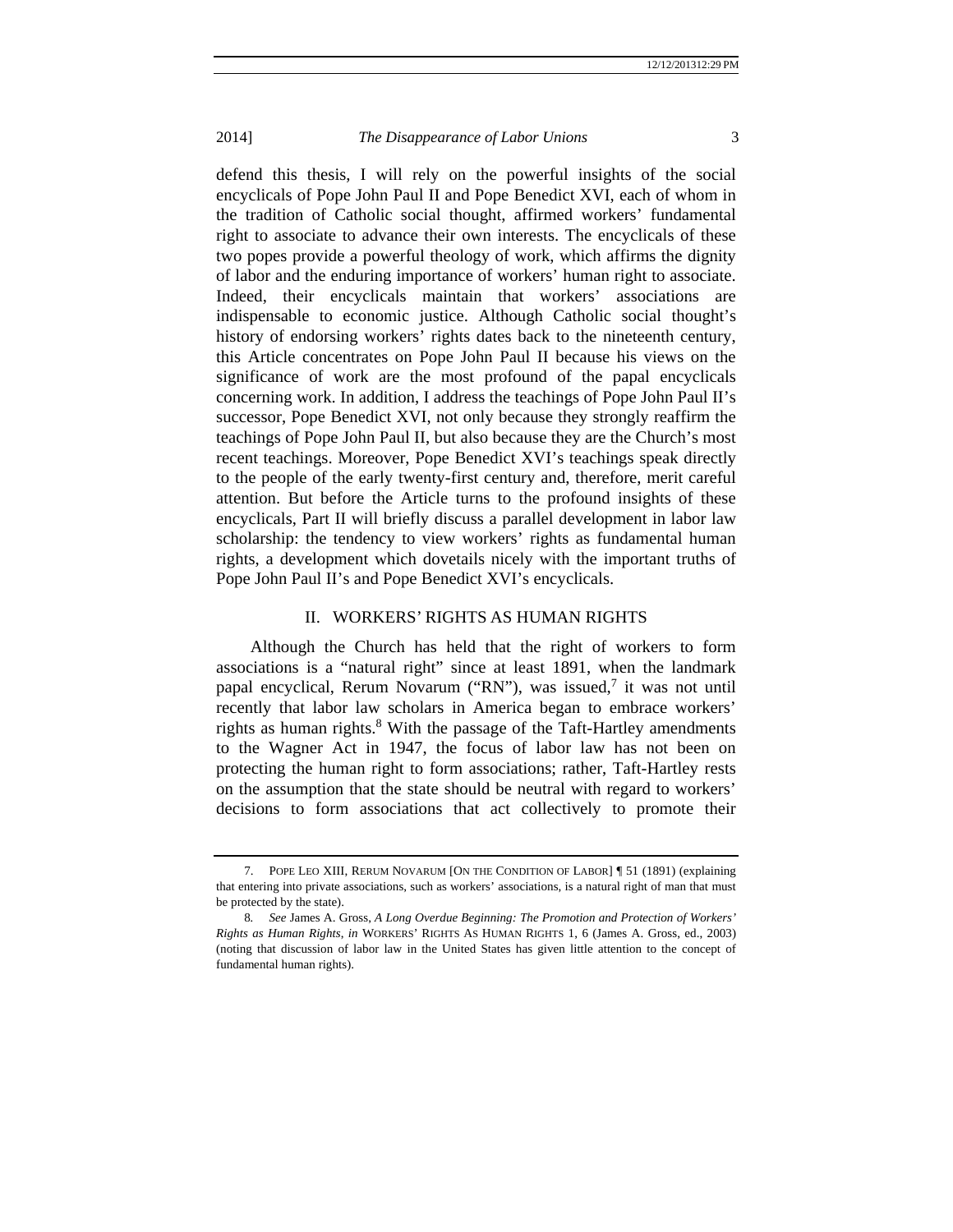interests.<sup>9</sup> However, the notion that a worker's right to associate is a human right was acknowledged in the United Nations' *Universal Declaration of Human Rights*. 10 Nonetheless, this notion has hardly been recognized in the United States, where labor law scholarship seems to be unaware of the teachings of Catholic social thought.<sup>11</sup> In recent years, however, secular labor law scholarship has caught up with the teachings of Catholic social thought and has emphasized the human rights aspect of workers' rights. For example, former NLRB chair, William B. Gould IV, observed in 2005 that "recognition of worker rights is now receiving attention in the human rights context in ways that it never did before."12 Professor Janice Bellace has argued that freedom of association is the "core value" underlying the Wagner  $Act^{13}$  and that workers' right to form, join, and assist organizations of their own choosing is essential to democracy.<sup>14</sup> Professor Bellace maintains that there now exists "an international consensus on fundamental human workplace rights," which includes the freedom of association and

 12. William B. Gould IV*, Fundamental Rights at Work and the Law of Nations: An American Lawyer's Perspective*, 23 HOFSTRA LAB. & EMP. L.J. 1, 4 (2005).

<sup>9</sup>*. Id.* at 2 (arguing that Taft-Hartley incorporated the concept of government indifference to the rights set forth in the Wagner Act, thus undermining the belief that workers' rights are fundamental human rights which, as Pope Leo XIII wrote, the state must protect).

 <sup>10.</sup> Universal Declaration of Human Rights, G.A. Res. 217 (III) A, U.N. Doc. A/RES/217(III) (Dec. 10, 1948) (stating that the right of workers to form unions is a human right and that the same logic, based on the right of association, would apply to all workers' organizations that serve as the means to defend and promote the interests of workers, including, but not limited to, traditional unions).

<sup>11</sup>*. See, e.g.,* POPE JOHN XXIII, MATER ET MAGISTRA ¶ 22 (1961) [hereinafter MM] (reaffirming the natural right of workers to form associations); SECOND VATICAN COUNCIL, GAUDIUM ET SPES: PASTORAL CONSTITUTION ON THE CHURCH IN THE MODERN WORLD **[68 (1965)** [hereinafter] GS] (affirming that the right to form unions is a basic human right); PONTIFICAL COUNCIL FOR JUSTICE AND PEACE, COMPENDIUM OF THE SOCIAL DOCTRINE OF THE CHURCH ¶ 301 (2004) (stating that the right to assemble and form associations is a fundamental right based on the nature of the human person and the person's transcendent dignity). It should be noted that although some church documents focus on the right to form unions—the fundamental workers' associations when many of the documents were written—the underlying human right is broader than the right to form unions: it is the human right of worker association that Catholic social thought affirms.

 <sup>13.</sup> The Wagner Act, as amended, is the basis of the NLRA, which governs private sector labor relations and applies to both unionized and nonunionized workplaces. 29 U.S.C. §§ 151–169 (2012). The NLRA, which became law in 1935, has been described as the "most pro-worker law ever enacted by the federal government." Michael Yates, *Should We Return to the Policy of the Wagner Act?* 4 U. PA. J. LAB. & EMP. L. 559, 559 (2002). The Wagner Act provided full legal protection for workers to form associations, such as, but not limited to, labor unions and also for strikes, picketing, and boycotting. *Id*. at 561. Professor Yates maintains that the Wagner Act, in addition to protecting specific worker activity, was also "a powerful civil rights law." *Id*.

 <sup>14.</sup> Janice R. Bellace*, The Future of Employee Representation in America: Enabling Freedom of Association in the Workplace in Changing Times by Statutory Reform,* 5 U. PA. J. LAB. & EMP. 1, 28 (2002).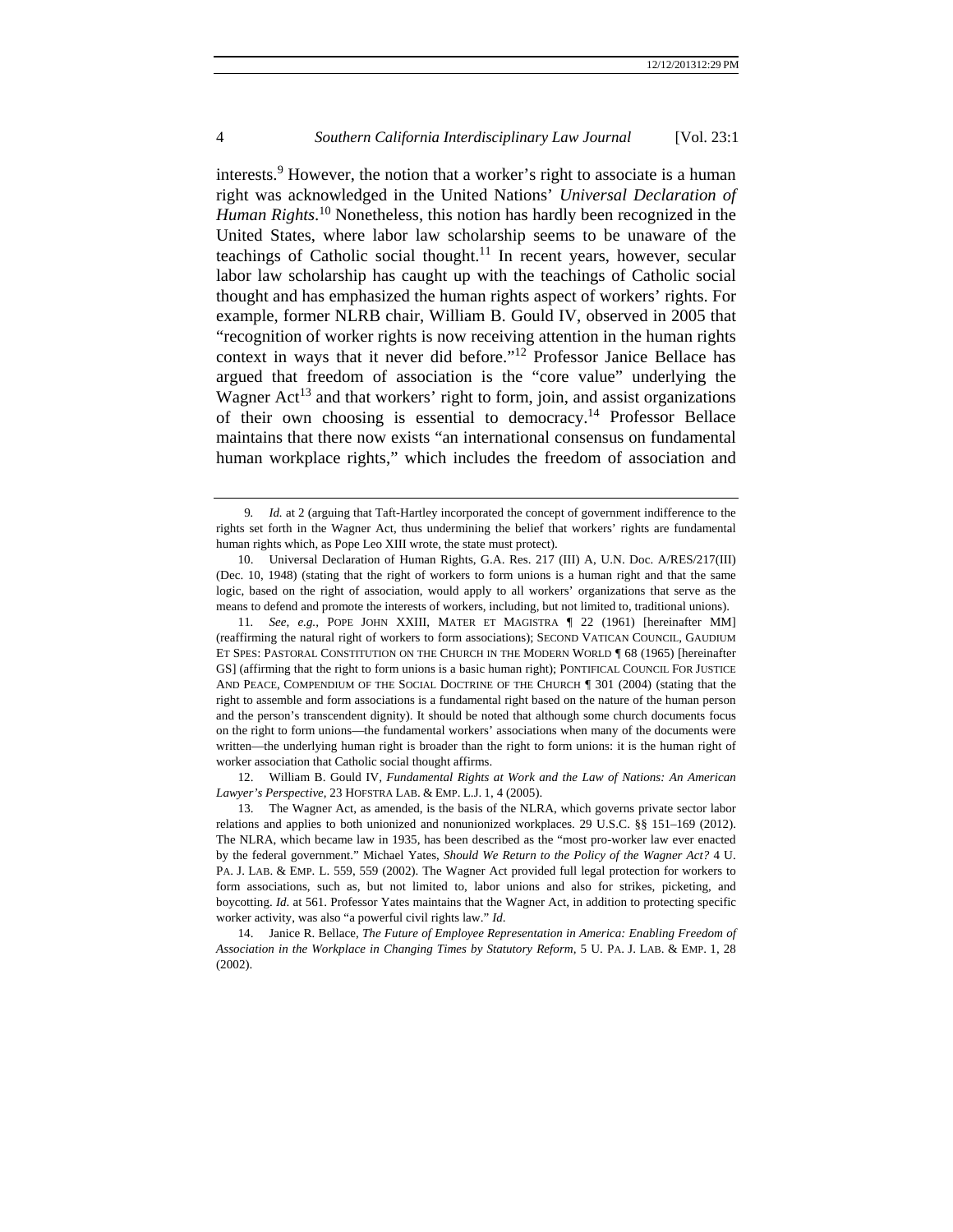recognition of the right to collective bargaining.<sup>15</sup> Adding his voice to those who argue that workers' rights are human rights, Professor James Pope argues that freedom of association must be the new paradigm for American labor law.<sup>16</sup> Professor Pope agrees with the constitutional theory of early labor leaders that without freedom of association, "workers would be in a condition of involuntary servitude in violation of the Thirteenth Amendment [of the U.S. Constitution]."<sup>17</sup> Professor Pope points out that labor's constitutional theory, based on the Thirteenth Amendment, has found support in international law, which strongly emphasizes the importance of freedom of association.<sup>18</sup> Professor Pope powerfully expresses the significance of his views about labor rights, contending that "[n]ot until labor rights are recognized as fundamental freedoms, and not as mere means to the end of facilitating commerce, can they command the respect necessary to hold their own against corporate property rights."<sup>19</sup>

As Charles Morris has observed, in recent years there has emerged "an enlarging chorus of labor-oriented, human-rights advocates."<sup>20</sup> The essential message of this chorus is perhaps best summarized by Roy J. Adams: "[T]he right to collective bargaining means that working people have a fundamental right to co-determine their conditions of work and to select representatives of their own choosing in order to negotiate those terms on their behalf."<sup>21</sup>

Hence, while traditional labor unions might be receding into irrelevance, the right of workers to form associations to defend their rights and promote their interests remains vibrant and relevant. This right will persist so long as workers must act collectively to counter the power of their employers. The fundamental insight of the Wagner Act—that

<sup>15</sup>*. Id*. at 28–29.

 <sup>16.</sup> Jim Pope, *Next Wave Organizing and the Shift to a New Paradigm of Labor Law*, 50 N.Y.L. SCH. L. REV. 515, 535 (2006) (arguing that the new paradigm of labor law is freedom of association).

<sup>17</sup>*. Id*. at 549 (arguing that the individual worker is usually helpless to exercise actual liberty of contract and is in a position of involuntary servitude unless the worker can associate with other workers to deal with employers on a more equal basis).

<sup>18</sup>*. Id*. at 555 (noting, for example, the International Labor Organization's holdings that certain aspects of U.S. labor law, such as the ban on secondary boycotts and employers' privilege to permanently replace economic strikers, violate freedom of association).

<sup>19</sup>*. Id*. at 558.

 <sup>20.</sup> CHARLES J. MORRIS, THE BLUE EAGLE AT WORK: RECLAIMING DEMOCRATIC RIGHTS AT THE AMERICAN WORKPLACE 142 (2005).

 <sup>21.</sup> Roy J. Adams, *Choice of Voice? Rethinking American Labor Policy in Light of the International Human Rights Consensu*s, 5 EMP. RTS. & EMP. POL'Y J. 65, 71 (1999).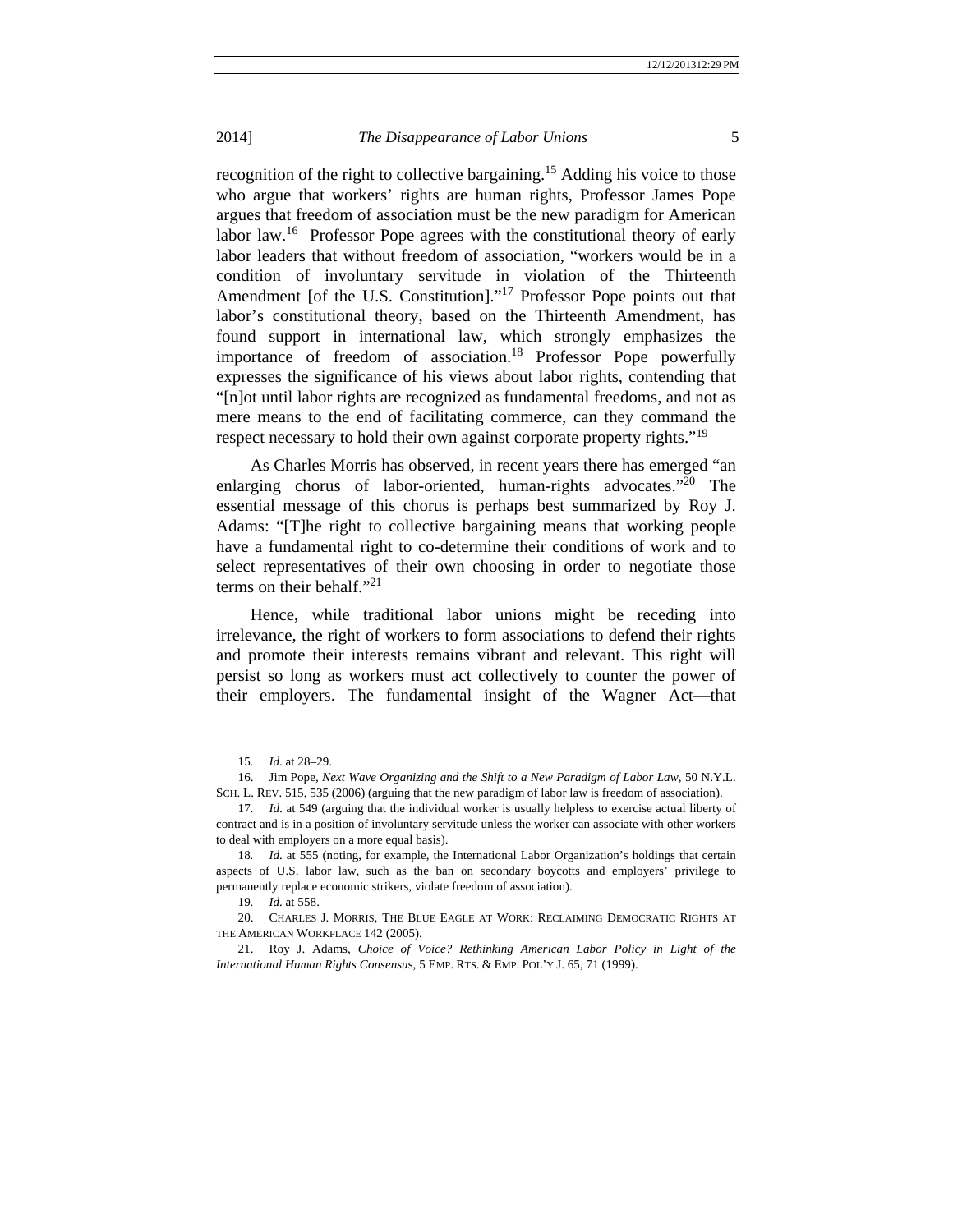individual employees are usually helpless to deal with the giant corporations that employ them—remains at least as true today as it was in 1935.22 In light of the growing consensus that workers' rights are human rights, Catholic social thought, which has recognized this notion from the nineteenth century through the present, provides commentary relevant to non-Catholic labor law scholars. Over a period of more than 120 years, Catholic social thought has developed a profound understanding of the meaning of work, the dignity of workers, and the continuing relevance of workers' associations. Hence, Catholic social thought provides important insights for the protection of workers' rights in the twenty-first century. Pope John Paul II's teachings represent the culmination of Catholic social thought on the meaning of work—teachings that Pope Benedict XVI has reaffirmed and applied to our century. Hence, the remainder of this Article will discuss their important teachings concerning workers' right of association and address some specific work-related issues. The encyclicals of these two popes provide important insights into the continuing relevance of workers' rights, even in an age when labor unions in the private sector appear to be fading away.

# III. LABOREM EXERCENS TO CENTESIMUS ANNUS

No pope has written more profoundly about workers and the meaning of work than Pope John Paul II.<sup>23</sup> As a young man during the Nazi occupation of Poland, he performed heavy labor at the Solvay chemical plant, performing such tasks as shoveling limestone into small railroad cars at the bottom of the pit. $24$  In his biography of Pope John Paul II, George Weigel describes the hard and dangerous work. Workers had to fill tramcars with limestone, which had to be broken up and shoveled all day

<sup>22</sup>*. See* 29 U.S.C. § 151 (2012) (Wagner Act's findings of Congress that the disparity of power between corporations and individual employees requires the federal government to encourage full freedom of association and collective bargaining).

 <sup>23.</sup> Pope John Paul II's life provided him with experiences that would help him to understand work not only in its spiritual aspects, but also in its earthly physical aspects. *See* JOHN PAUL II, GIFT AND MYSTERY 20–22 (1991). It was during these years of the Nazi occupation of Poland that Pope John Paul II decided to answer the call to the priesthood. The experience of working with his hands at heavy labor had such a profound impact on him that he referred to the quarry and purification facility as his first seminary. *See id.* The Holy Father considered himself to be a "worker-seminarian." *Id.* Many years later he would write: "Having worked with my hands, I knew quite well the meaning of physical labor. Every day I had been with people who did heavy work. I came to know their living situations, their families, their interests, their human worth, and their dignity." *Id*. at 21–22. The Holy Father never forgot these workers' "deep but quiet religiosity and their great wisdom about life." *Id*. at 22.

 <sup>24.</sup> GEORGE WEIGEL, WITNESS TO HOPE: THE BIOGRAPHY OF POPE JOHN PAUL II 55–56 (1999).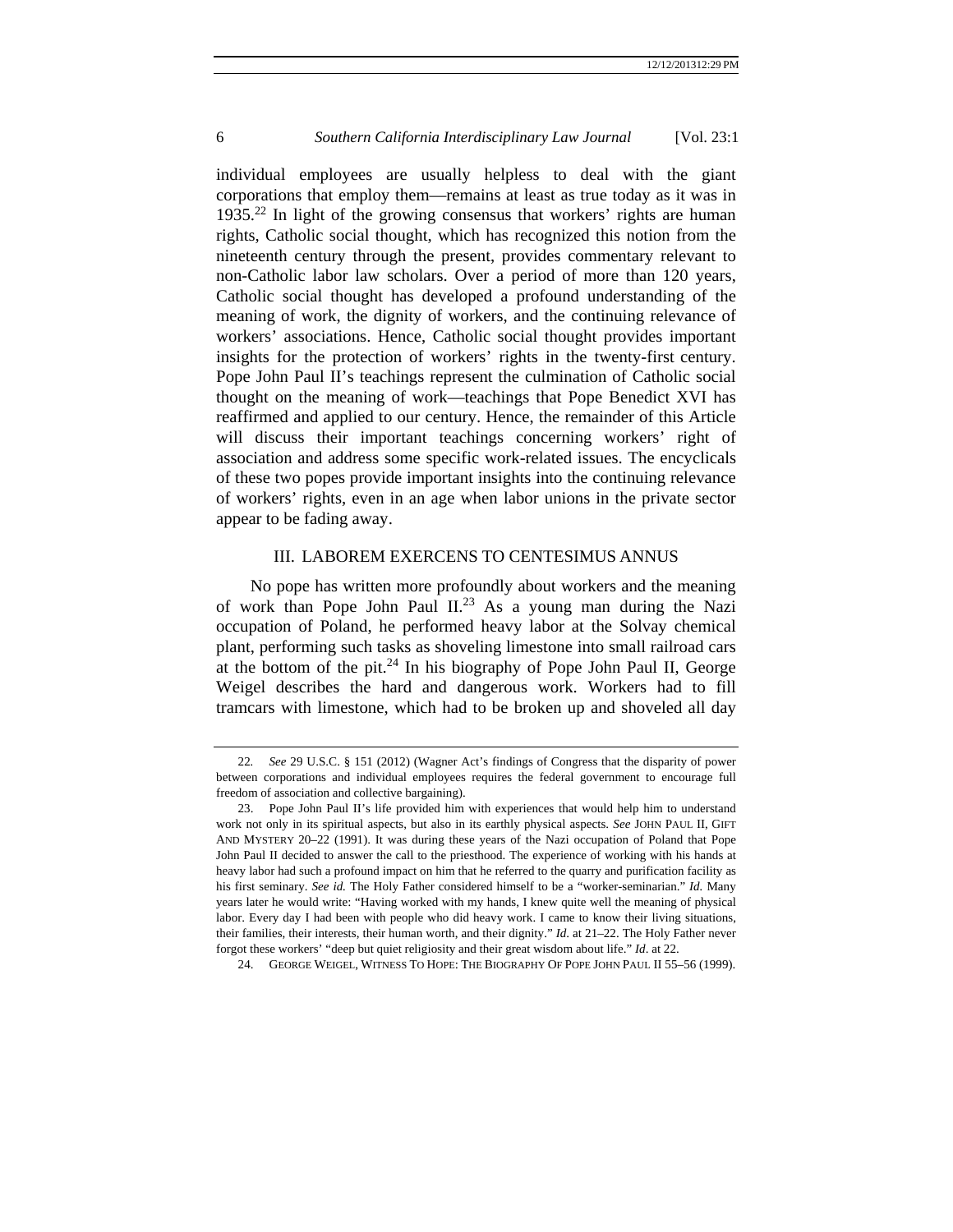with only one break to consume "tough bread with jam and ersatz coffee."25 Later, at the Solvay chemical plant in Boreck Falecki, the future pope's duties included "lugging buckets of lime hanging from a wooden yoke over his shoulders."26 Weigel relates a quote by Stanislaw Rybicki, a friend of the future pope at this time of his life: "'He lived our problems' . . . . 'He knew life from this side—the side of people who really have to work for their living."<sup>27</sup>

During his pontificate, Pope John Paul II became an ally and supporter of the Polish labor union, Solidarity, an organization of workers that would eventually play a key role in the downfall of communism in Eastern Europe.<sup>28</sup> In 1981, with the Polish crisis pitting Solidarity against the communist regime at its height, Pope John Paul II, on the ninetieth anniversary of RN, published Laborem Exercens ("LE"), Catholic social thought's most profound and important meditation on the meaning of work and the rights of workers.<sup>29</sup> Because each section of LE contains powerful insights into the meaning of work and the rights of workers, it is impossible to summarize all of LE's teachings. Thus, for purposes of brevity, this Article will focus on the ideas that are most important to the continuing and enduring relevance of workers' associations.

An important key to understanding this difficult encyclical is Pope John Paul II's philosophy of Christian personalism. Gregory Baum's commentary on LE describes the core ideas of Christian personalism. Personalism holds that even though people must cooperate to build society, they nonetheless remain persons, each of whom has transcendent value.<sup>30</sup> Personalism is critical of both capitalist individualism and Marxist collectivism. Against individualism, personalism stresses the essentially

 <sup>25.</sup> *Id.* at 56.

<sup>26</sup>*. Id.*

<sup>27</sup>*. Id.* at 107.

 <sup>28.</sup> For a discussion of Pope John Paul II's relationship with Solidarity, see WEIGEL, *supra* note 24, at 399–411, 459–64.

<sup>29</sup>*. Laborem Exercens* in Latin is translated as "'on human work."' *Id.* at 419–20 ("In *Laborem Exercens*, John Paul II took the discussion of 'the social question' in a more humanistic direction than his papal predecessors, focusing on the nature of work and the dignity of workers. In this respect, *Laborem Exercens* is the most tightly focused social encyclical in the history of modern Catholic social doctrine. It is also the most personal, as John Paul brought his own distinctive experience as a manual laborer to bear in analyzing the moral meaning of human labor.").

 <sup>30.</sup> GREGORY BAUM, THE PRIORITY OF LABOR: A COMMENTARY ON LABOREM EXERCENS: ENCYCLICAL LETTER OF POPE JOHN PAUL II 4 (1982).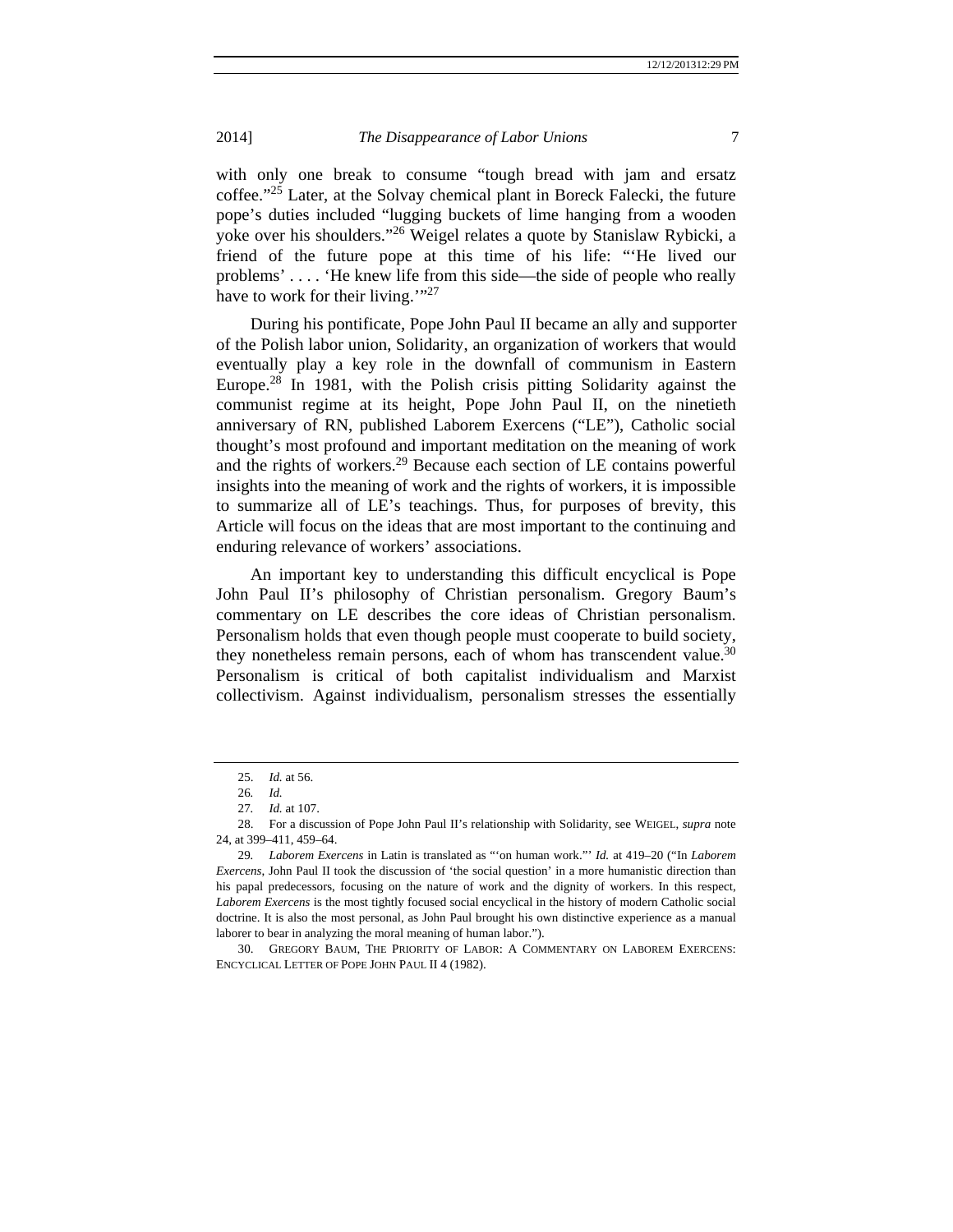social nature of each person, and against collectivism, personalism stresses the transcendent importance of each person.<sup>31</sup>

Drawing on the philosophy of Christian personalism, Pope John Paul II declares: "Man has to subdue the earth and dominate it, because as the "image of God" he is a person, that is to say, a subjective being capable of deciding about himself and with a tendency to self-realization. As a person, man is therefore the subject of work."32 It is the subjective element—the fact that a person performs work—rather than the objective element—that is, the type of work performed—that confers dignity on all who labor. Pope John Paul II explains that the value of human work does not depend on the work being done but on the subjective element, the fact that the person doing it is a person.<sup>33</sup> Therefore, Pope John Paul II continues, we can conclude that work is "'for man' and not man 'for work.'"34 This line of reasoning leads Pope John Paul II to a quite radical conclusion: all work, no matter how menial or alienating is of transcendent importance because the subject of work is the human person.<sup>35</sup>

The personalist approach to work provides a strong argument for the paramount importance of workers' rights, whether the worker is engaged in intellectual work or physically demanding unskilled labor.<sup>36</sup> It is always the person who is the purpose of work; consequently, all work is endowed with

 <sup>31.</sup> *Id.*

 <sup>32.</sup> Pope John Paul II, *Laborem Exercens*, VATICAN: THE HOLY SEE, ¶ 6 (1981), http://www.vatican.va/holy\_father/john\_paul\_ii/encyclicals/documents/hf\_jp-

ii\_enc\_14091981\_laborem-exercens\_en.html [hereinafter LE].

 <sup>33.</sup> *Id. See also* Catechism of the Catholic Church ¶ 2428 ("The primordial value of labor stems from man himself, its author and its beneficiary.") [hereinafter Catechism].

 <sup>34.</sup> LE, *supra* note 32, ¶ 6. The Catechism of the Catholic Church cites this language with approval: "Work is for man, not man for work." Catechism, *supra* note 33, ¶ 2428.

 <sup>35.</sup> Pope John Paul II's words are powerful and worth repeating at length:

Given this way of understanding things and presupposing that different sorts of work that people do can have greater or lesser objective value, let us try nevertheless to show that each sort is judged above all by *the measure of the dignity* of the subject of work, that is to say, the person, *the individual who carries it out*. On the other hand, independent of the work that every man does, and presupposing that this work constitutes a purpose—at times a very demanding one—of his activity, this purpose does not possess a definitive meaning in itself. In fact, in the final analysis, it is always man who is the *purpose of the work*, whatever work it is that is done by man—even if the common scale of values rates it as the merest "service," as the most monotonous, even the most alienating work.

LE, *supra* note 32, ¶ 6.

 <sup>36.</sup> *See id.*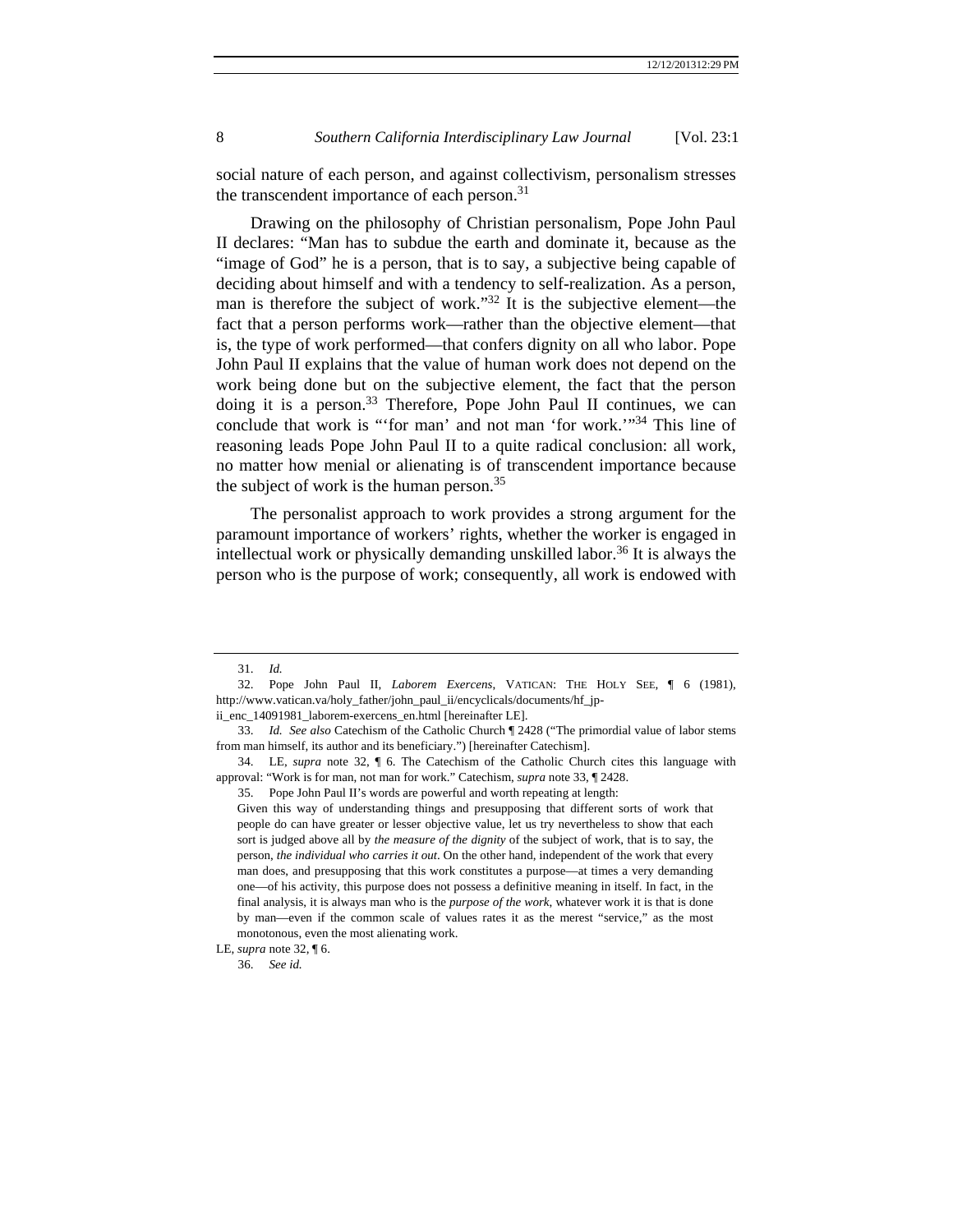transcendent meaning.<sup>37</sup> And, as will be discussed below, labor, the activity of the human person, is prior to and superior to capital, which is the product of labor and which exists to serve the person.38 The importance of this truth is at the heart of Catholic social thought's contribution to understanding the proper relation of labor to capital. Pope John Paul II emphasizes that the priority of labor over capital has long been the Church's teaching and "the primacy of man in the production process," man's superiority to capital is a fundamental truth because "man alone is a person." $39$ 

Man's primacy delineates the proper relationship between private property and workers' rights.40 In paragraph fourteen of LE, Pope John Paul II clearly differentiates Catholic social thought's understanding of private property from the collectivism of socialism and the exaggerated significance of private property under liberal capitalism.<sup>41</sup> Pope John Paul II observes that the Church has always held that the right to private property is morally justified only to the extent that it serves the fundamental principle that the goods of the earth are meant for everyone.<sup>42</sup>

Furthermore, Catholic social thought has never understood the right of ownership of private property "in a way that could constitute grounds for social conflict in labour. $^{343}$  On the contrary, property is acquired through work in order to serve work.<sup>44</sup> This teaching has special significance for the ownership of the "means of production" in that such ownership can never be used in opposition to labor or to exploit labor. On the contrary, "the only legitimate title to their possession . . . *is that they should serve labour*," and that by serving labor they further a basic teaching of the Church, namely that the goods of the earth are meant for the common use of all.<sup>45</sup>

 <sup>37.</sup> *Id. Cf.* PONTIFICAL COUNCIL FOR JUSTICE AND PEACE, *supra* note 11, ¶ 277 (stating that labor has "an intrinsic priority over capital").

 <sup>38.</sup> LE, *supra* note 32, ¶ 6.

 <sup>39.</sup> *Id.* ¶ 12.

 <sup>40.</sup> *See id.*

 <sup>41.</sup> *Id.* ¶ 14.

 <sup>42.</sup> *Id.* ("Christian tradition has never upheld this right [to own property] as absolute and untouchable. On the contrary, it has always understood this right within the broader context of the right common to all to use the goods of the whole of creation; *the right to private property is subordinated to the right to common use*, to the fact that goods are meant for everyone.").

<sup>43</sup>*. Id.*

<sup>44</sup>*. Id.*

 <sup>45.</sup> *Id.* (emphasis in original). *See also* PONTIFICAL COUNCIL FOR JUSTICE AND PEACE, *supra*  note 11, ¶ 177 ("[T]he right to private property is subordinated to the right of common use, to the fact that goods are meant for everyone."); Catechism, *supra* note 33, ¶ 2404 (stating that the ownership of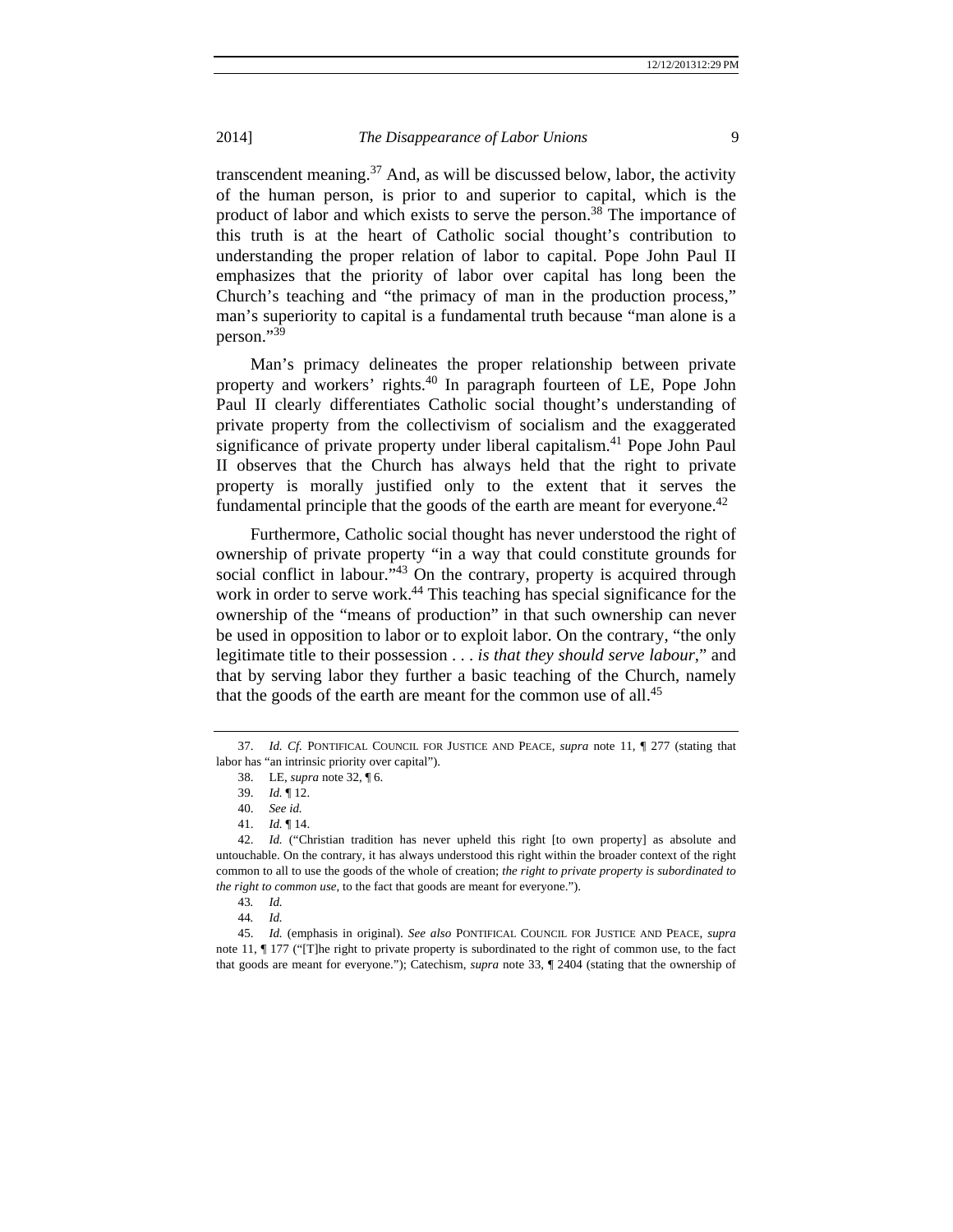Since ownership of the means of production is legitimate only insofar as it serves labor, workers themselves should have some share of ownership.46 Thus, experiments with joint ownership of the means of production, worker participation in management, and profit-sharing should be encouraged.<sup>47</sup> Whatever the merits of these experiments, Pope John Paul II writes, "it is clear that recognition of the proper position of labour and the worker in the production process demands various adaptations in the sphere of the right to ownership of the means of production."<sup>48</sup> Indeed, every worker "is fully entitled to consider himself a part-owner of the great workbench at which he is working with everyone else."49 Pope John Paul II conceives of the workplace as a living community with owners, managers, and workers collaborating with each other in subordination to the common good of society.<sup>50</sup> The workplace as a living community would thrive when the workers comprising the community "would be looked upon and treated as persons and encouraged to take an active part in the life of the body."<sup>51</sup>

Creating institutions and structures to enable workers to take on active roles in the life of an enterprise is the key to overcoming worker alienation. In her commentary on LE, Patricia A. Lamoureux observes that in Pope John Paul II's view labor becomes alienating when workers are not permitted to participate in the work of the enterprise.<sup>52</sup> To overcome alienation at work, people must have structures that allow them to participate in the decisions that influence their daily lives. Lamoureux emphasizes that these social structures must meet one fundamental criterion: Do they create the conditions for the development of participation, or do they obstruct participation "and destroy the basic fabric

49*. Id.*

50*. Id.*

property is legitimate only to the extent that it makes property productive and confers its benefits on others).

 <sup>46.</sup> *See* LE, *supra* note 32, ¶ 14. Gregory Baum emphasizes the crucial importance of worker ownership, stating that "justice in society can be established only when workers become co-owners and co-policymakers in their industries." BAUM, *supra* note 30, at 16.

 <sup>47.</sup> LE, *supra* note 32, ¶ 14*.*

<sup>48</sup>*. Id.*

 <sup>51.</sup> *Id.* In agreement with Pope John Paul II's teachings, the Pontifical Council for Justice and Peace emphasizes not only co-ownership of enterprises but also the right to participate in decisionmaking at the workplace. COMPENDIUM, *supra* note 11, ¶ 281 ("The new ways that work is organized, where knowledge is of greater account than mere ownership of the means of production, concretely shows that work, because of its subjective character, entails the right to participate.").

 <sup>52.</sup> Patricia A. Lamoureux, *Commentary on Laborem Excercens*, *in* MODERN CATHOLIC SOCIAL TEACHING: COMMENTARIES AND INTERPRETATIONS 389, 396 (Kenneth B. Hines ed., 2005).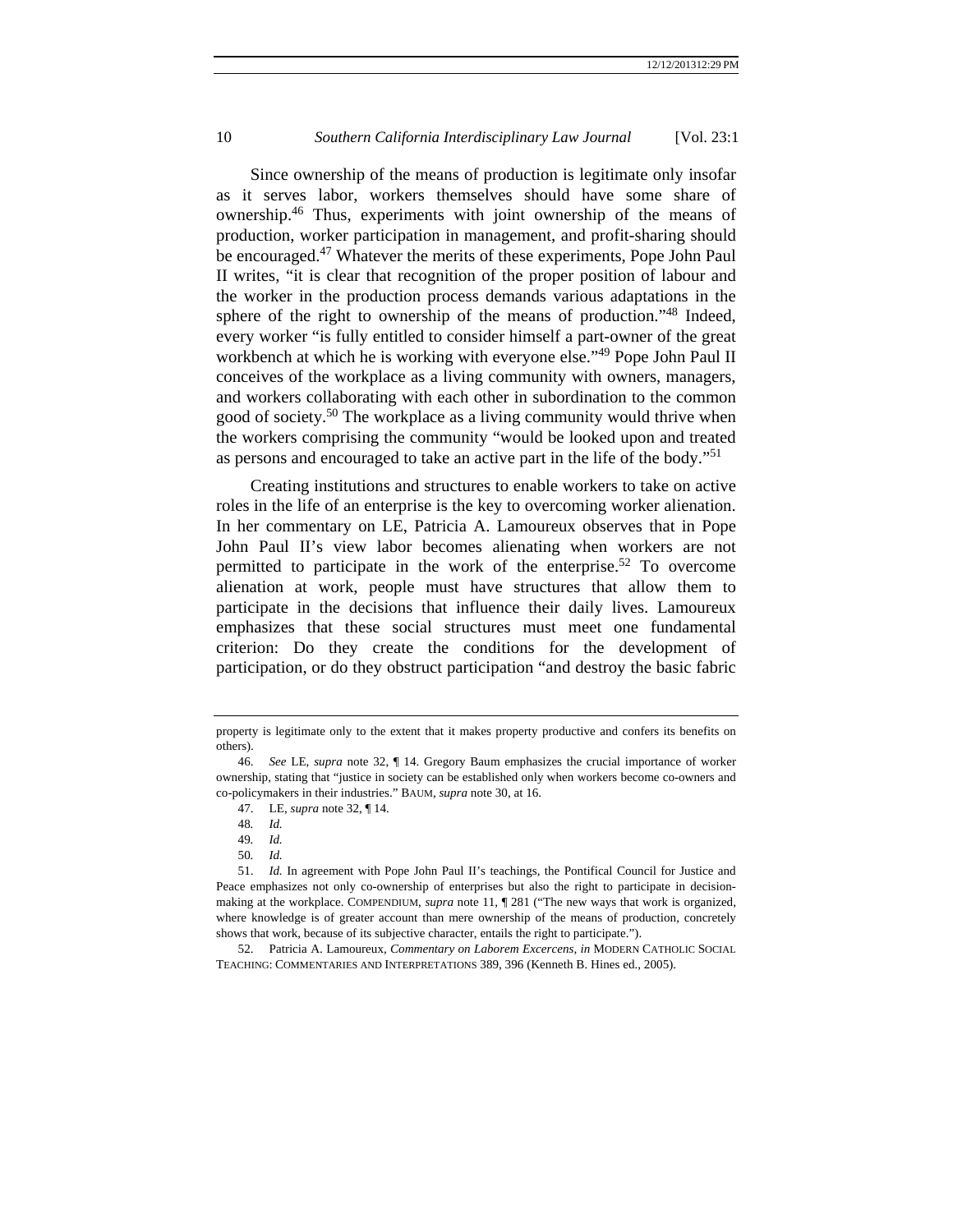of human existence and activity that must always be realized in common with others?"<sup>53</sup>

This fundamental truth—that the "basic fabric of human existence and activity . . . must always be realized in common with others"—underlies one of the central themes of LE: worker solidarity.54 LE emphasizes the worker as both a person of infinite worth and as a brother or sister figure to fellow workers.<sup>55</sup> Both of these aspects must be acknowledged, and both aspects form the basis for fundamental workers' rights. However, these two aspects of the worker are not separate and independent of each other; rather, they interact in the minds and hearts of working people. The worker is called to work as a person participating in the creative work of God, but he or she is also called as a person working with other persons who are participating in God's creative activity.<sup>56</sup> It is through this solidarity with others that workers can oppose working conditions that undermine the inherent dignity of the worker. Discussing the importance of solidarity in the industrial age, Pope John Paul II observes that worker solidarity was necessary to address the plight of workers engaged in monotonous, depersonalizing work in industrial plants. Worker solidarity in the industrial age was vitally important as a "reaction against the *degradation*  of man as the subject of work, and against the unheard of accompanying exploitation in the field of wages, working conditions, and social security for the worker."<sup>57</sup>

Although Pope John Paul II was addressing solidarity in the industrial age, LE makes it clear that solidarity is crucial in our own post-industrial age and all times and places where the inherent dignity of the worker is not respected. In our own time there is a need for new associations promoting

 <sup>53.</sup> *Id.*

<sup>54</sup>*. Id.* at 398–99 (emphasizing the centrality of solidarity in John Paul's thinking "as the primary authentic attitude toward society that signifies a constant readiness to accept one's share in the community and to serve the common good. It is an attitude of a community in which the common good properly initiates participation, and participation in turn properly serves the common good, fosters it, and furthers its realization")*.* 

 <sup>55.</sup> *Id.*

 <sup>56.</sup> LE, *supra* note 32, ¶ 25 ("Awareness that man's work is a participation in God's activity ought to permeate, as the Council teaches, even '*the most ordinary everyday activities*.'" (quoting SECOND VATICAN COUNCIL, *supra* note 11, ¶ 34)).

 <sup>57.</sup> *Id.* ¶ 8. Pope John Paul II's thoughts on solidarity echo Pope Leo XIII's observations in RN, that the brutal working conditions of the industrial age illustrated the importance of the "natural right" of workers to form associations for self-protection. RN, *supra* note 7, ¶ 38 (teaching that workers' right to form associations is "the natural right of man"). Moreover, this "natural right" is one that the State is obligated to protect. *Id.*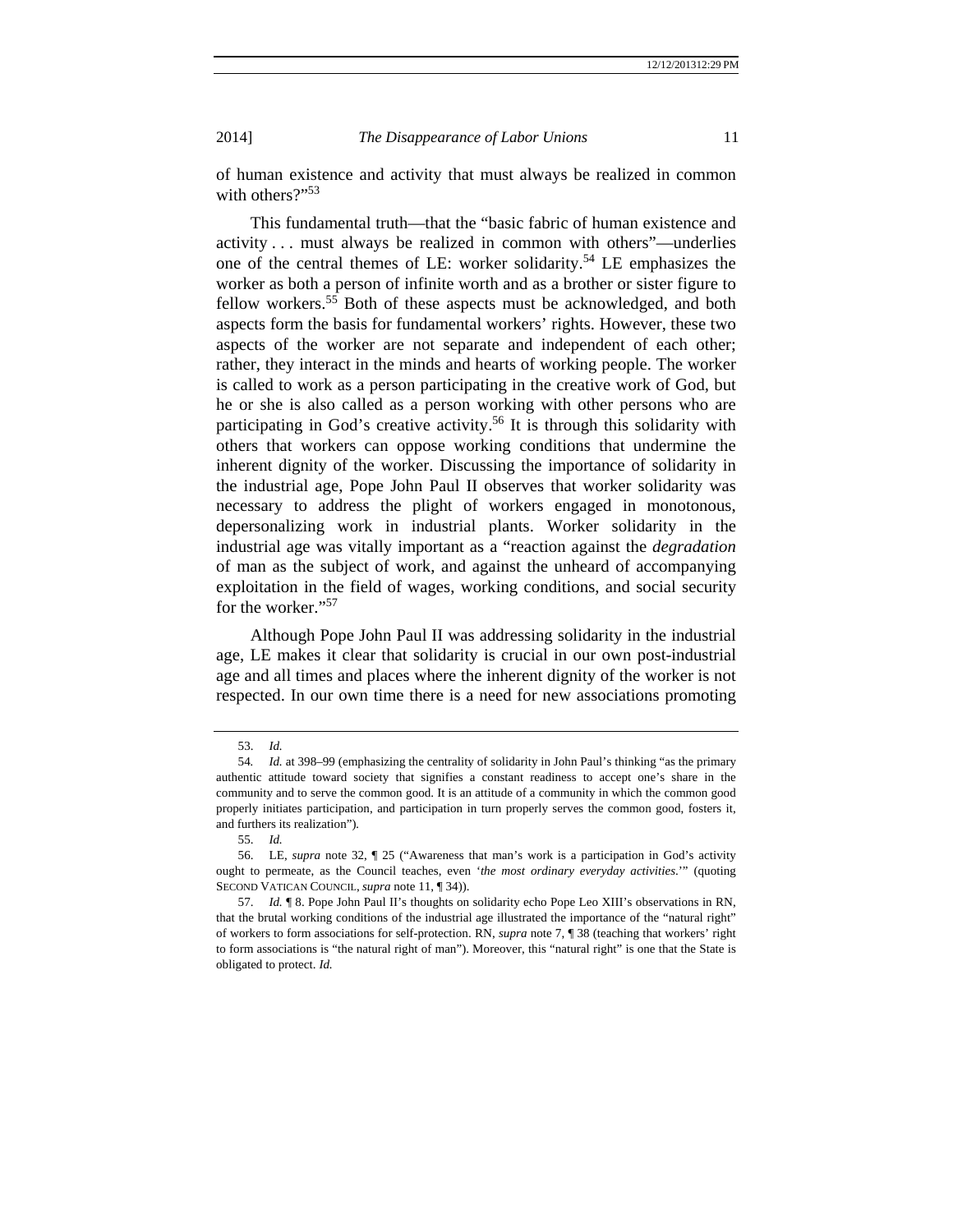solidarity because solidarity is now crucial not just among workers in a single workplace or a single country, but also between countries. Pope John Paul II writes that this international solidarity "must be present whenever it is called for by the social degrading of the subject of work, by exploitation of the workers, and by the growing areas of poverty and even hunger."<sup>58</sup>

Furthermore, in a post-industrial age, solidarity must reach across class lines, particularly to those white-collar workers whose work has been degraded by "proleterianization." Pope John Paul II observes that movements of solidarity can be necessary for professional workers whose work has undergone "proleterianization," a degrading of work that increasingly the "intelligentsia" is experiencing with "an ever increasing number of people with degrees or diplomas in the fields of their cultural preparation . . . accompanied by a drop in demand for their labor."<sup>59</sup>

The ongoing need to address the degradation of work and the failure to respect the dignity of the human person as a worker provide a strong foundation for the continuing and enduring relevance of workers' associations.60 At a time when workers' associations primarily were traditional labor unions, Pope John Paul II stated that these organizations were "an indispensable *element of social life*," as would be all associations that protect and advance the rights of workers.<sup>61</sup> However, LE makes it

 <sup>58.</sup> LE, *supra* note 32, ¶ 8. *See also* PONTIFICAL COUNCIL FOR JUSTICE AND PEACE, *supra* note 11, ¶ 157 (stressing that the "*field of human rights has expanded to include the rights of peoples and nations*") (emphasis in original). This international solidarity among workers will at times require workers in economically advanced countries to subordinate their interests in solidarity with workers in less developed nations. *Cf.* Lamoureux, *supra* note 52, at 407. Hence, achieving international solidarity will be far from easy; yet, Pope John Paul II insists on the necessity of international solidarity as part of the moral obligation to stand together will all workers everywhere who work under unjust conditions. LE, *supra* note 32, ¶ 8 ("The Church is firmly committed to this cause [international solidarity] for she considers it her mission, her service, a proof of her fidelity to Christ, so that she can truly be the "church of the poor."). The Church has long taught of the moral imperative that rich nations must form bonds of solidarity with poorer nations. *See* Catechism, *supra* note 33, ¶ 2428. Workers associations have a vital role to play in international solidarity. *See id.*

 <sup>59.</sup> LE, *supra* note 32, ¶ 8. Gregory Baum elaborates that the Pope perceives the necessity that blue collar workers unite in solidarity, but that many persons with highly specialized degrees who do not view themselves as "working class" are finding themselves working under unjust conditions; these workers must also unite in solidarity to preserve the dignity of work, whether the work is performed by "blue collar" or "white collar" workers. BAUM, *supra* note 30, at 29.

 <sup>60.</sup> *See* LE, *supra* note 32, ¶ 20. The enduring relevance of unions is not because of the inevitability of class conflict, which the Church rejects, but because of the never-ending human struggle for justice, a struggle that makes workers' associations an indispensable part of human society. *See* BAUM, *supra* note 30, at 48 (discussing Pope John Paul II's belief in the enduring work that workers' associations must perform in the struggle against injustice).

 <sup>61.</sup> LE, *supra* note 32, ¶ 20; BAUM, *supra* note 30, at 48.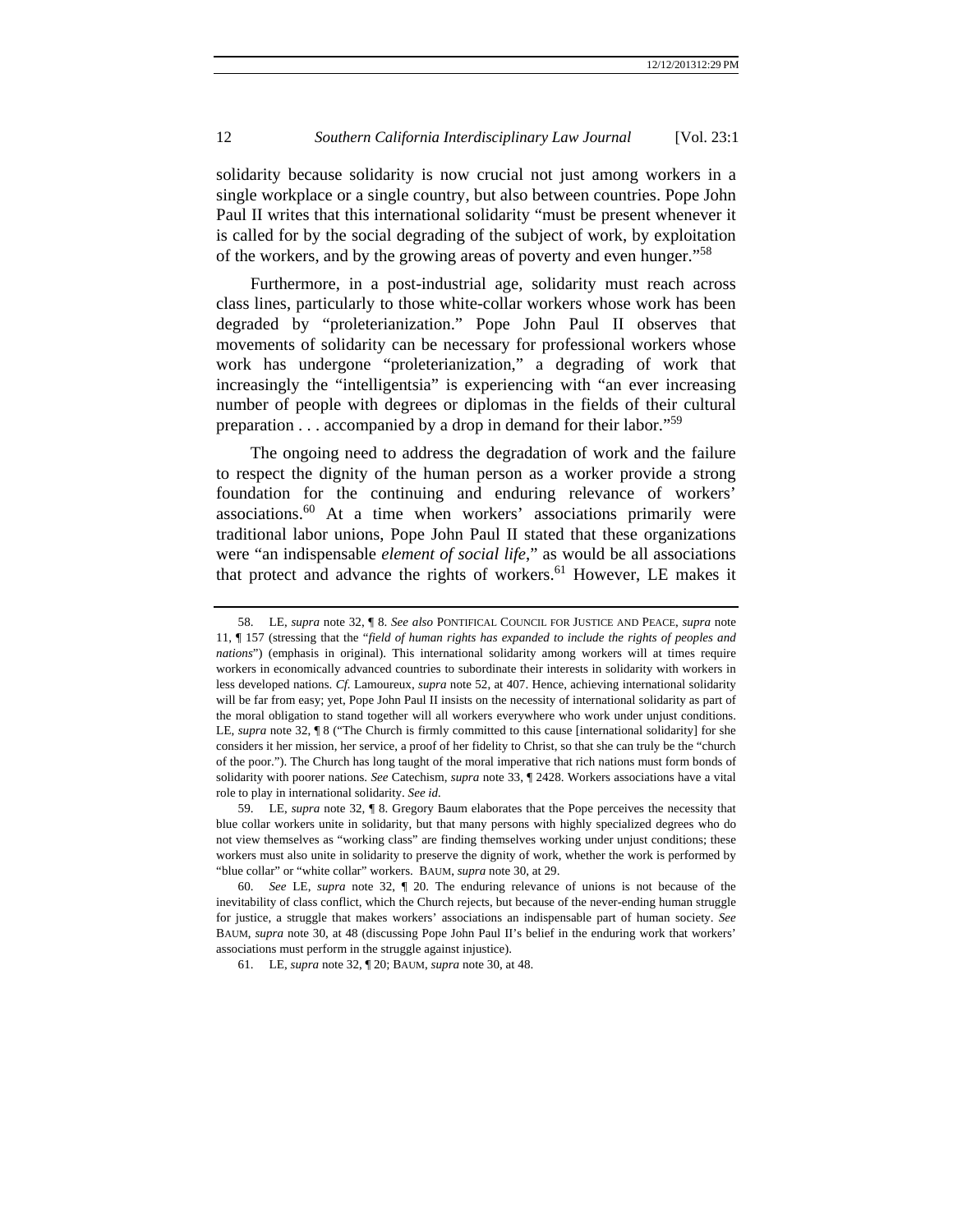clear that workers' associations, such as unions, are not merely tools to advance the selfish interests of their members.<sup>62</sup> As Pope John Paul II suggests, at the most fundamental level, workers' associations are moral actors in society. Catholic social thought does not view workers' associations, such as unions, as a "mouthpiece for a class struggle which invariably governs social life. While workers' associations are indeed involved in struggles, the struggles are for social justice, "for the rights of the working people in accordance with their individual profession."63

Therefore, instead of viewing workers' associations as merely bargaining agents for their members, LE depicts workers' associations as moral actors that are necessary in the pursuit of social justice.<sup>64</sup> Hence, LE portrays workers' associations—including traditional labor unions—as deeply moral institutions and not as mere representatives of special interests. Pope John Paul II cautions unions not to develop a class egoism but instead to aim at correcting everything in the ownership and management of the means of production that does not promote the common good, the ultimate purpose of workers' associations. $65$  Understood rightly as moral actors, the "specific role [of workers' associations'] . . . is to secure the just rights of workers within the framework of the common good of the whole society."66

The last four sections of LE comprise a beautiful and profound meditation on the "spirituality of work."67 In these sections, Pope John Paul II "creates a 'gospel of work,' giving human toil a theological significance and a vital role in the self-realization of the human person."68 These final sections take Catholic social thought to a higher and more meaningful level than that suggested, but never fully developed, by earlier papal encyclicals.

 <sup>62.</sup> LE, *supra* note 32, ¶ 20.

 <sup>63.</sup> LE, *supra* note 32, ¶ 20. *See also* PONTIFICAL COUNCIL FOR JUSTICE AND PEACE, *supra* note 11, ¶ 306 (stressing that ultimately workers associations exist to promote social justice and to stand up for the rights of all workers in all professions).

 <sup>64.</sup> LE, *supra* note 32, ¶ 20.

 <sup>65.</sup> *Id. See also* Lamoureux, *supra* note 52, at 402 (emphasizing that the ethical vocation of workers' associations "is to move beyond the struggle for improving their own self-interest and to promote solidarity and social justice").

 <sup>66.</sup> LE, *supra* note 32, ¶ 20. *See also* PONTIFICAL COUNCIL FOR JUSTICE AND PEACE, *supra* note 11, ¶ 305 (pointing out that workers' associations "are a positive influence for social order and solidarity, and are therefore *an indispensable element of social life*").

 <sup>67.</sup> LE, *supra* note 32, ¶¶ 24–27.

 <sup>68.</sup> Kevin J. Doyle, *The Shifting Legal Landscape of Contingent Employment A Proposal to Reform Work*, 33 SETON HALL L. REV. 641, 657 (2003) (discussing Pope John Paul II's conviction that work is more than just a necessary evil because of its deep theological significance).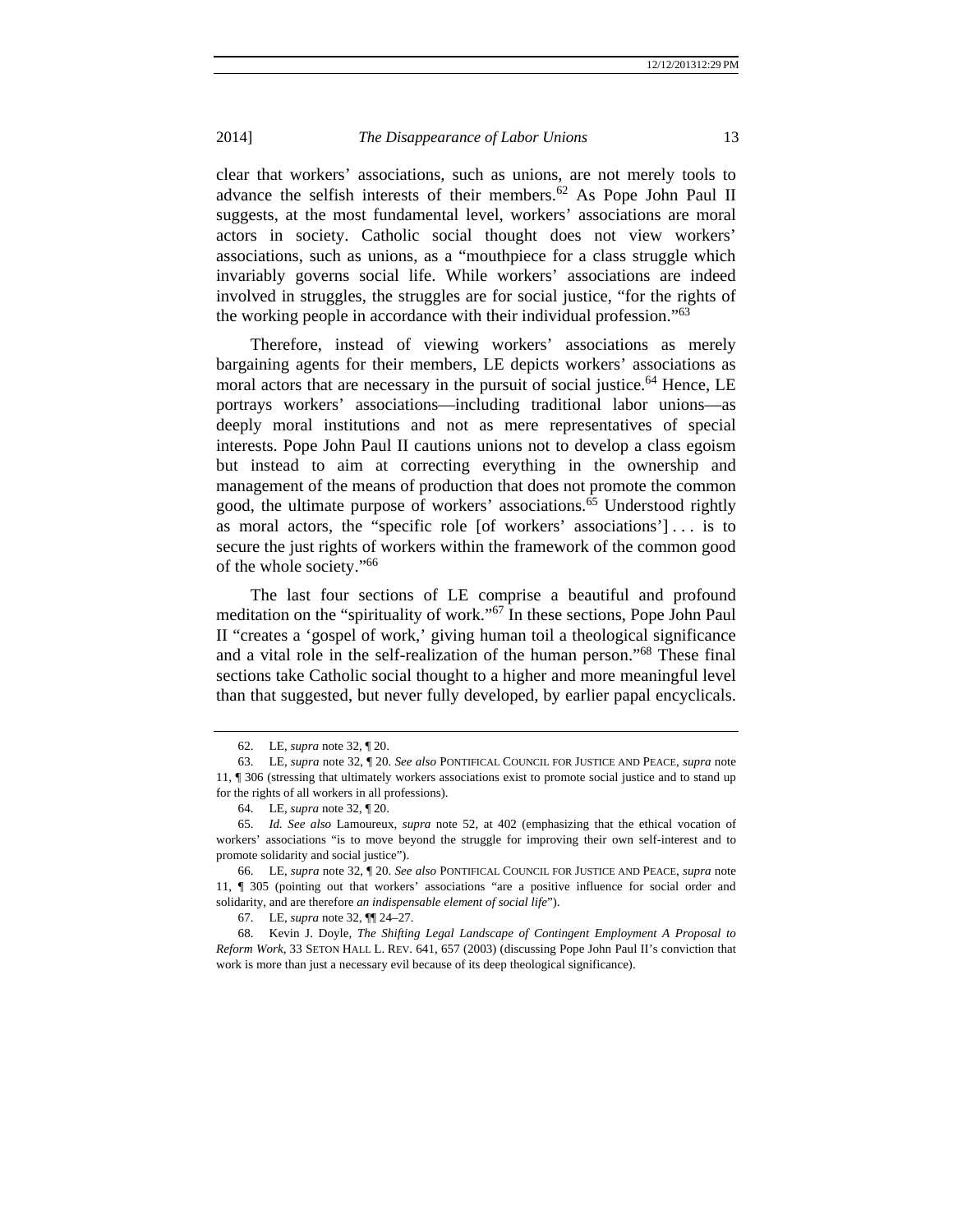Moreover, Pope John Paul II's discussion of the ultimate meaning of work has important implications for viewing workers' rights as fundamental human rights.<sup>69</sup>

One key to Pope John Paul II's gospel of work is his observation that work is always a personal action—an "actus personae"—meaning that the worker's entire person, body and spirit, participates in work, whether that work is manual or intellectual.<sup>70</sup> This involvement of the whole person is important because God's message of salvation is likewise addressed to the whole person.<sup>71</sup> This involvement is crucial to the message of LE. Pope John Paul II writes that the true dignity of work involves "an inner effort of the spirit, guided by faith, hope, and charity" and through one's work the working person's labor achieves the "meaning which it has in the eyes of God and by means of which work enters into the salvation process."<sup>72</sup> He further writes that the Church has a duty to form "a spirituality of work" which will enable workers to see their work as participation in God's "salvific plan for man and the world" and to deepen the working person's "friendship with Christ in their lives by accepting, through faith, a living participation" in Christ's "threefold mission as Priest, Prophet, and King." $73$ 

A second element of Pope John Paul II's spirituality of work is that human work shares in the activity of the Creator. One of the fundamental truths of the Church's teachings is that man is created in the image of God and through his work shares in the creative activity of  $God.<sup>74</sup> Pope John$ Paul II supports and expands this teaching through his thoughts on the book of Genesis, observing that the first chapter of the book of Genesis is, in a sense, the first "gospel of work." That is, the first chapter of Genesis reveals that through work man imitates the Creator, and it is through this

<sup>69</sup>*. See, e.g.*, Lamoureux, *supra* note 52, at 408 (stating that Pope John Paul II's "gospel of work" "implies that workers are to be viewed as not merely as employees or resources, but as agents who should be fully respected as partners in a cooperative enterprise"). Professor Lamoureux continues: "With this transformative vision of labor, the encyclical [LE] reflects a basic assumption of liberation theology that the 'ontological vocation' of each human person is to be a subject who acts upon and transforms the world." *Id.*

 <sup>70.</sup> LE, *supra* note 32, ¶ 24. *See also* Doyle, *supra* note 68, at 658 (arguing that emphasis on the person as worker is of supreme importance because it establishes "man as the . . . measuring stick against which any labor theory is measured").

 <sup>71.</sup> LE, *supra* note 32, ¶ 24.

 <sup>72.</sup> *Id.*

 <sup>73.</sup> *Id.*

 <sup>74.</sup> *Id.*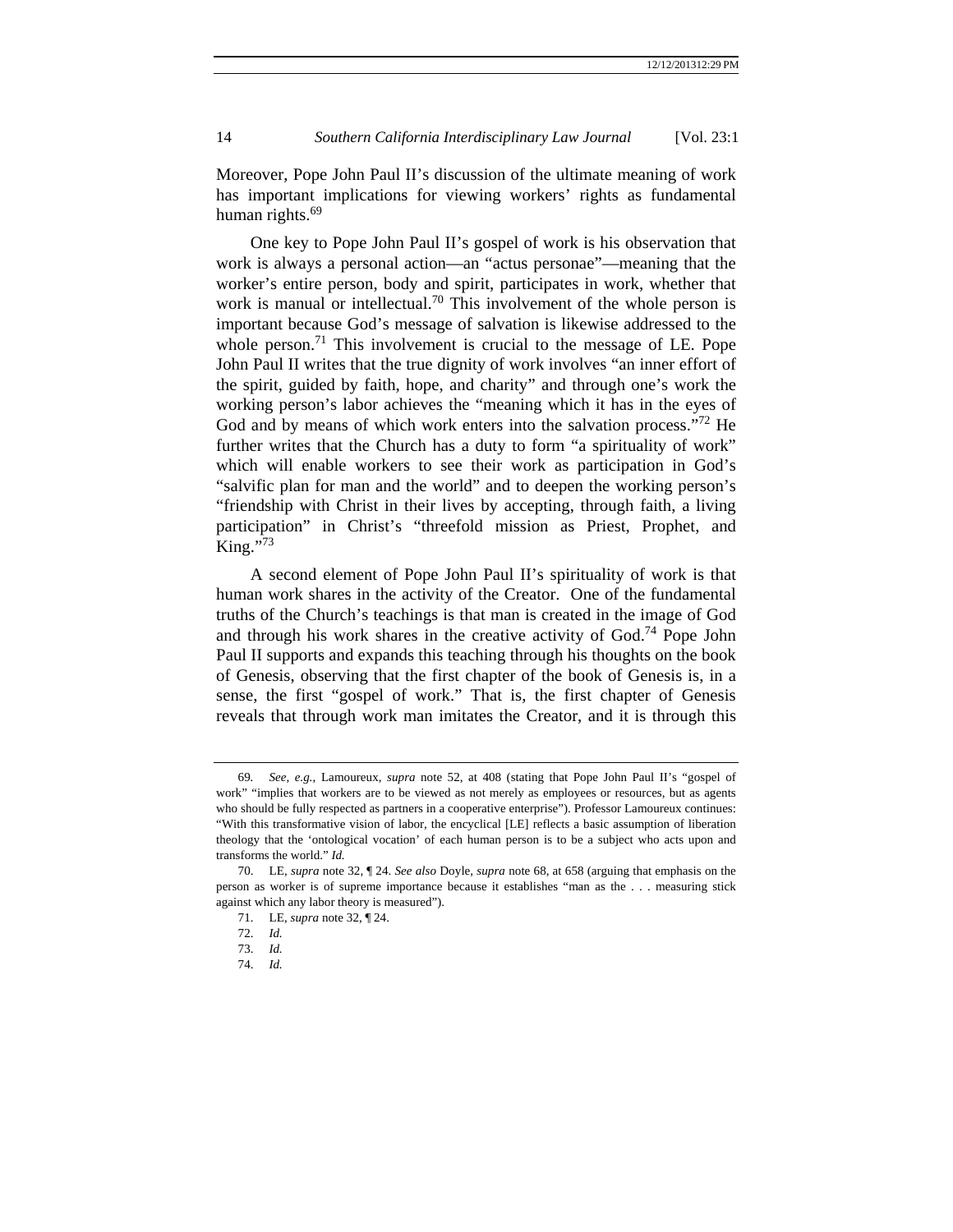imitation of the Creator that one finds the true dignity of all work.<sup>75</sup> Pope John Paul II goes on to describe some of the implications of this "gospel of work." The importance of Pope John Paul II's conviction that man's work is participation in God's creative activity is that work permits man to imitate the action of his Creator. Pope John Paul II further notes that the Second Vatican Council taught that even "the most ordinary of everyday activities" is a participation in God's work."<sup>76</sup>

A third element of Pope John Paul II's spirituality of work is the enduring significance of the fact that Jesus Christ was a worker.<sup>77</sup> He points out that Jesus belonged to the "working world" and had appreciation and respect for human work.<sup>78</sup> He also observes that Jesus's parables contain many references to work and workers, including shepherds, farmers, pharmacists, doctors, craftsmen, blacksmiths, potters, scholars, sailors, builders, musicians, and fishermen.<sup>79</sup> Returning to the teachings of the Second Vatican Council, Pope John Paul II writes that work proceeds from man and is ordered to man because the working person "not only alters things and society, he develops himself as well. $\cdot$ <sup>80</sup> In this process, the worker goes "outside of himself and beyond himself" such that his life is in harmony with the divine plan that his work should contribute to the common good of the human race. $81$  In this way, the human person pursues his ultimate vocation and fulfills it.<sup>82</sup>

 <sup>75.</sup> *Id.* at ¶ 25. *See also* Doyle, *supra* note 68, at 658.

 <sup>76.</sup> *Id.* at ¶ 24 (quoting GS, *supra* note 11, ¶ 34). *See also* Lamoureux, *supra* note 52, at 403 (stressing the Church's duty "to foster a spirituality of work so that through their labor people may come closer to God, participate in God's salvific plan for humankind and the world, and deepen their friendship with Christ").

 <sup>77.</sup> LE, *supra* note 32, ¶ 26. *See also* Lamoureux, *supra* note 52, at 403 (observing that Pope John Paul II's spirituality of work depends on the significance of the fact that "labor draws from the experience of Christ, who was a working class man).

 <sup>78.</sup> LE, *supra* note 32, ¶ 26.

<sup>79</sup>*. Id.* Lamoureux observes that Pope John Paul II knew that work could often be distasteful, even painful, but believed that labor "is a difficult good" which can "provide fulfillment and contribute to personal, familial, and human good." Lamoureux, *supra* note 52, at 404.

 <sup>80.</sup> LE, *supra* note 32, ¶ 26 (quoting GS, *supra* note 11, ¶ 35).

 <sup>81.</sup> *Id.* Gregory Baum elaborates on John Paul's insight into the dignity of work and the working subject: "Human beings alone freely engage every day to build up his existence, to produce his world, to create his history. It is in this labor that every man reveals his special dignity." BAUM, *supra* note 30, at 9.

 <sup>82.</sup> LE, *supra* note 32, ¶ 26. *See also* PONTIFICAL COUNCIL FOR JUSTICE AND PEACE, *supra* note 11, ¶ 101 ("Besides being a decisive paradigm for social life, work has all the dignity of being a context in which the person's natural and supernatural vocation must find fulfillment.").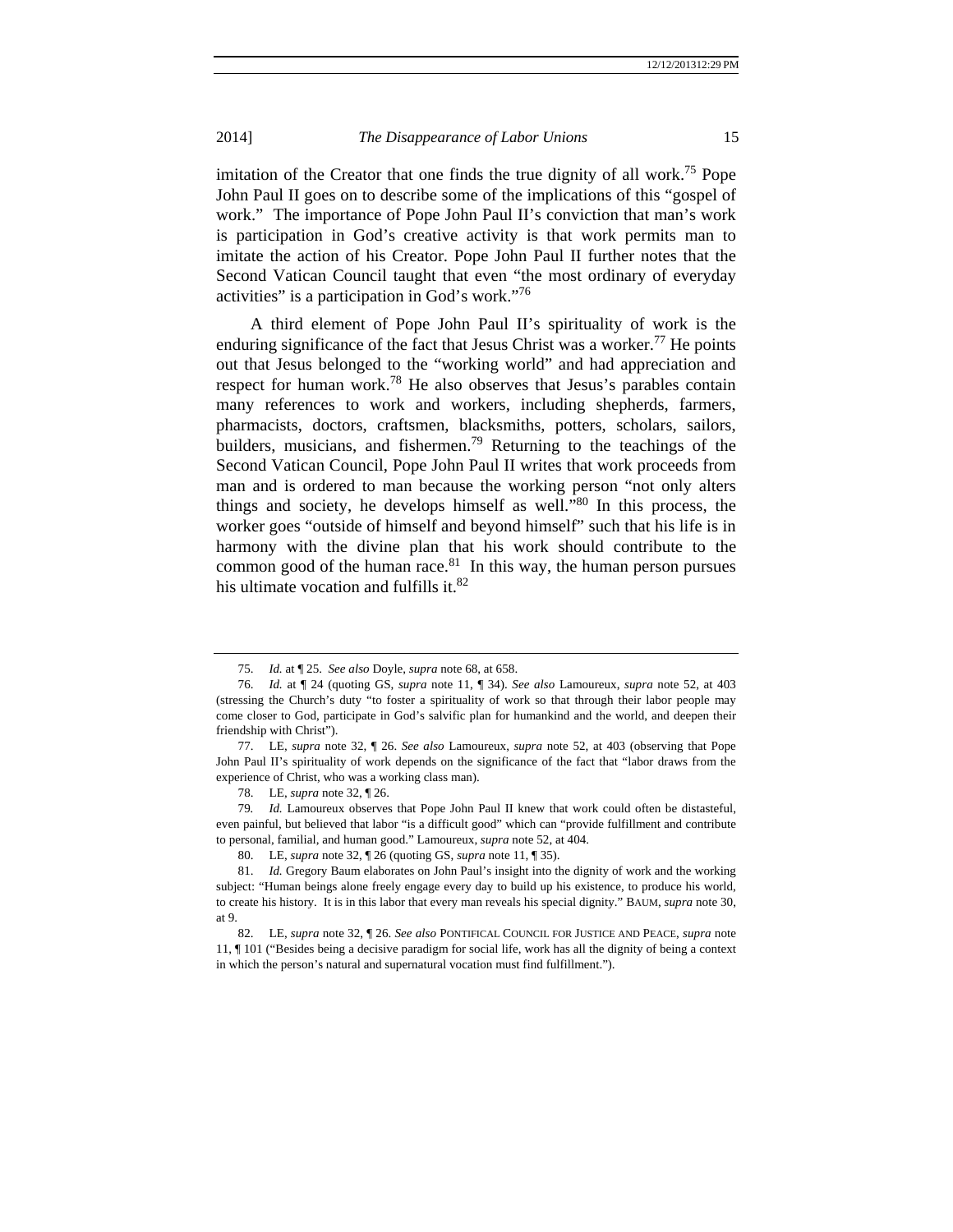The final element of Pope John Paul II's spirituality of work elevates human work to the most profound theological significance. He observes that "[a]ll work, whether manual or intellectual, is inevitably linked with toil."83 In man's fallen state, work is associated with sweat, toil, and ultimately, the inevitability of death. $84$  However, this is not the last word on the significance of work, for through his death and resurrection, Jesus Christ redeems humanity, including work. Pope John Paul II observes that work necessarily involves sweat and toil, but work also presents "the Christian and everyone who is called to follow Christ with the possibility of sharing lovingly in the work that Christ came to do."85 Ultimately, the worker "shows himself a true disciple of the Christ by carrying the cross in his turn every day in the activity that he is called upon to perform.<sup>86</sup> Hence, the ultimate end of work is communion with God as revealed in the person of Jesus Christ. By contrast, modern society tends to view work as an end in itself, "subordinating other concerns to it, and demanding that we order our priorities to it."87 Catholic social thought rejects this attitude toward work and affirms that work is always a means to an end, which is God.<sup>88</sup>

Pope John Paul II's spirituality of work has very important implications for workers' rights because it provides those rights with a powerful theological justification. LE offers a view of human work that transcends the sterile, often dehumanizing, view of work found in both socialist and capitalist theory.<sup>89</sup> In contrast with orthodox Marxism, Catholic social thought rejects the determinism of dialectical materialism

 <sup>83.</sup> LE, *supra* note 32, ¶ 27. Neither Pope John Paul II nor the Church's social teaching ignores the reality that work involves toil, hardship, and even suffering. However, it is through the toil of human existence that the person finds transcendent meaning. Catechism, *supra* note 33, ¶ 2427 ("By enduring the hardship of work in union with Jesus, the carpenter of Nazareth and the one crucified on Calvary, man collaborates in a certain fashion with the Son of God in his redemptive work. He shows himself to be a disciple of Christ by carrying the cross, daily, in the work he is called to accomplish. Work can be a means of sanctification and a way of animating earthly realities with the Spirit of Christ.").

 <sup>84.</sup> LE, *supra* note 32, ¶ 27.

 <sup>85.</sup> *Id. See also* Lamoureux, *supra* note 52, at 404 ("Seen through the perspective of faith, work achieves its fullest meaning as part of the paschal mystery. The difficulties of labor are a way of following and sharing in the salvific and redeeming cross of Christ.").

 <sup>86.</sup> LE, *supra* note 32, ¶ 27. The Church has long taught that following Christ by "carrying the cross" in his every day work, the worker participates in the redemptive work of Christ. *See* Catechism, *supra* note 33, ¶ 2460 ("Work united to Christ can be redemptive.").

 <sup>87.</sup> Doyle, *supra* note 68, at 648–49.

<sup>88</sup>*. Id.*

 <sup>89.</sup> *See id.*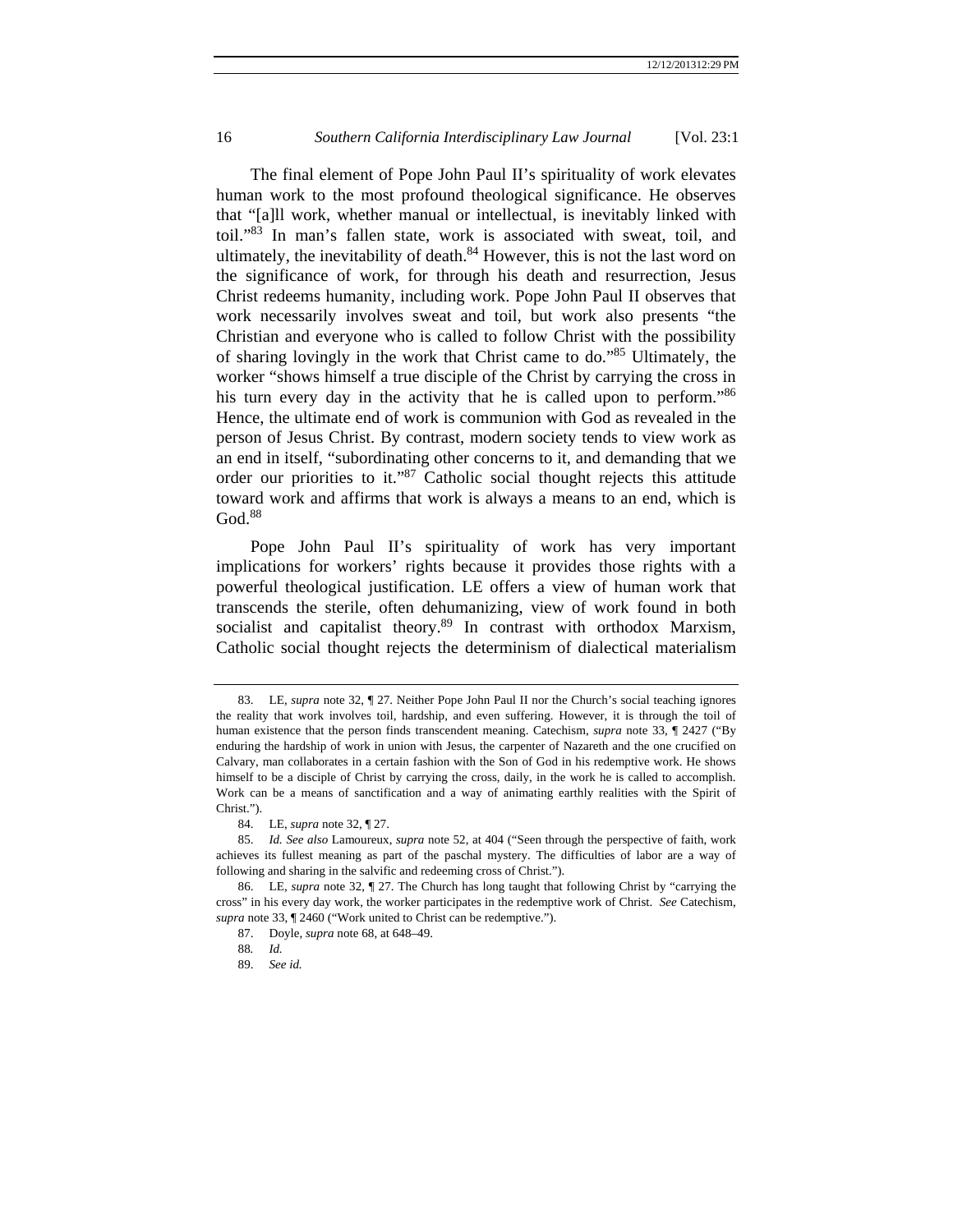and emphasizes the primacy of ethics in economic decision-making.<sup>90</sup> In orthodox Marxist thinking, such appeals to ethics represent an unscientific sentimentality; for Catholic social thought, economic issues are moral issues.<sup>91</sup> Catholic social thought similarly rejects the excessively individualistic understanding of the human person that is characteristic of capitalism or economic liberalism. In a capitalistic system, the human person is viewed as *homo economicus*, one who "behaves in a determined and predictable manner in accordance with a cost-benefit calculus."<sup>92</sup> Although this conception does not deny the existence of spiritual matters, such matters are regarded as sentiment, with no relevance for the daily behavior of human beings.  $93<sup>3</sup>$ 

The Catechism of the Catholic Church succinctly rejects the underlying assumptions of both socialism and certain forms of capitalism. The Church rejects the atheistic ideology underlying many socialist theories, and moreover rejects central planning because it weakens the social bonds that hold society together and give work its meaning.<sup>94</sup> The Church also rejects the exaggerated individualism that characterizes certain capitalist views of economic life.<sup>95</sup> In addition, the Church recognizes the importance of government intervention into the economy because "there are many needs which cannot be satisfied by the market."<sup>96</sup>

Catholic social thought places human labor, and consequently, workers' rights, into the context of Christ's mission on earth and the relationship of each person's work to that mission. By rejecting the assumption economic systems operate according to amoral laws, Catholic social thought rises above a sterile conception of the person as subordinate to ideology and presents a richer, more humanistic vision of the worker cooperating with God to build our world. This moral-theological

 <sup>90.</sup> BAUM, *supra* note 30, at 30–31.

 <sup>91.</sup> *Id. See also* U.S. CONFERENCE OF CATHOLIC BISHOPS, ECONOMIC JUSTICE FOR ALL: PASTORAL LETTER ON CATHOLIC SOCIAL TEACHING AND U.S. ECONOMY ¶¶ 12–22 (1986) (setting forth the Church's view of the essentially moral nature of economic life); Catechism, *supra* note 33, ¶ 2426 ("Economic activity, conducted according to its own proper methods, is to be exercised within the limits of the moral order, in keeping with social justice so as to correspond to God's plan for man.").

 <sup>92.</sup> BAUM, *supra* note 30, at 31–32.

<sup>93</sup>*. Id.* at 32.

 <sup>94.</sup> *Id.* 

 <sup>95.</sup> *Id. See also* U.S. CONFERENCE OF CATHOLIC BISHOPS, *supra* note 91, ¶ 14 (emphasizing that "[h]uman dignity can be realized and protected only in community").

 <sup>96.</sup> Catechism, *supra* note 33, ¶ 2425 (quoting CENTESIMUS ANNUS, ON THE HUNDRETH ANNIVERSARY OF REERUM NOVARUM, ¶ 34 (1991)).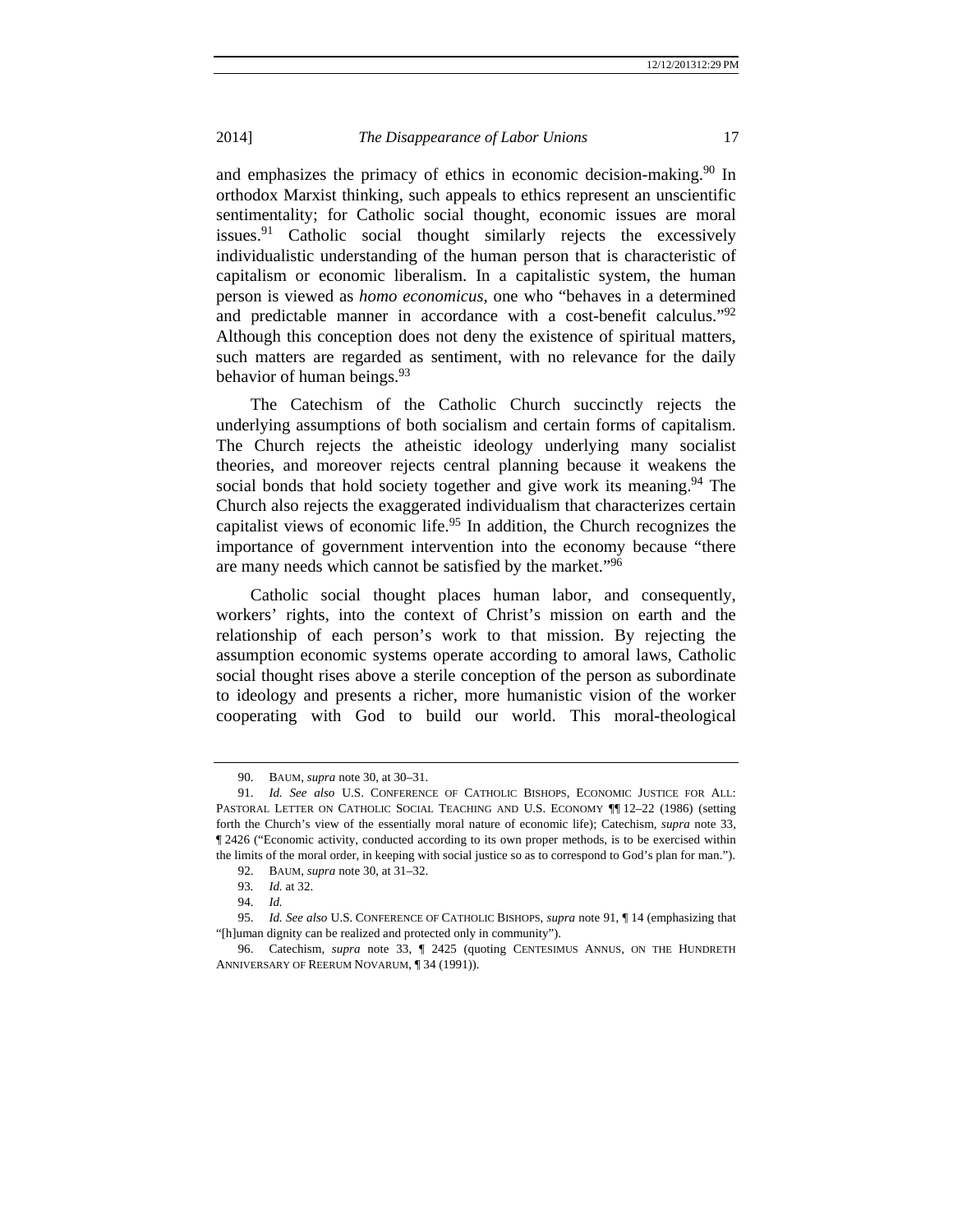understanding of work, which informs all of Catholic social thought teachings on work, provides a strong basis for insisting that workers' rights, including the right to form associations, are fundamental human rights. $97$ 

Using this strong moral-theological basis for workers' rights, Pope John Paul II derives a number of specific rights.<sup>98</sup> Paragraphs sixteen to twenty-three of LE address specific rights of workers, grounded in Catholic social thought.<sup>99</sup> Pope John Paul II emphasizes that workers' rights must be the highest priority not only of individual states but of international bodies as well. He writes that the world's economic policy and "the systems of international relationships that derive from it" must be judged not on the ability to generate maximum profits but on "respect for the objective rights of the worker—every kind of worker: manual or intellectual, industrial, agricultural" and so forth.<sup>100</sup>

One of the specific rights that LE discusses is workers' right to form associations "for the purpose of defending the vital interests of those employed in the various professions."101 Workers form associations like unions to defend "the existential interests of the workers in all sectors in which their rights are concerned" and these associations "are an

 <sup>97.</sup> Doyle, *supra* note 68, at 655 (discussing Catholic social thought's position that human beings, including all working people, have a "natural right" to form associations).

 <sup>98.</sup> Although Catholic social thought's task is not to develop a political agenda, it is nonetheless important for Catholic social thought to go beyond generalities to specific ideas. As the National Conference of Catholic Bishops emphasized, Catholic social thought cannot be merely "left at the level of appealing generalities." *Economic Justice for All: Pastoral Letter on Catholic Social Teaching and the U.S. Economy*, NATIONAL CONFERENCE OF CATHOLIC BISHOPS ¶ 20 (1986), http://www.usccb.org/upload/economic\_justice\_for\_all.pdf. Happily, neither Catholic social thought generally nor LE specifically is content merely to propose appealing generalities. From the days of RN to the present, the Church has always emphasized the practical consequences of its broad social teachings. However, the Church stresses that, while the general theological and moral truths that form the foundation of Catholic social thought do not change, Catholic social thought must be sensitive to changing circumstances in the world with the passage of time, and, therefore, a constant updating of Catholic social thought is necessary so that it can "interpret the new signs of the times." PONTIFICAL COUNCIL FOR JUSTICE AND PEACE, *supra* note 11, ¶ 9. Hence, when one attempts to apply the enduring truths of Catholic social thought to the specific circumstances of twenty-first century America, one must do so with great care and humility, but with enough specificity so that the Church's teachings are more forceful than "appealing generalities." *See Economic Justice for All*, *supra*, ¶ 20.

 <sup>99.</sup> LE, *supra* note 32, ¶¶ 11–23.

<sup>100.</sup> *Id. ¶* 17. The National Conference of Catholic Bishops strongly agrees: "Every economic decision and institution must be judged in light of whether it protects or undermines the dignity of the human person." *Economic Justice for All*, *supra* note 98, ¶ 13.

 <sup>101.</sup> LE, *supra* note 32, ¶ 20.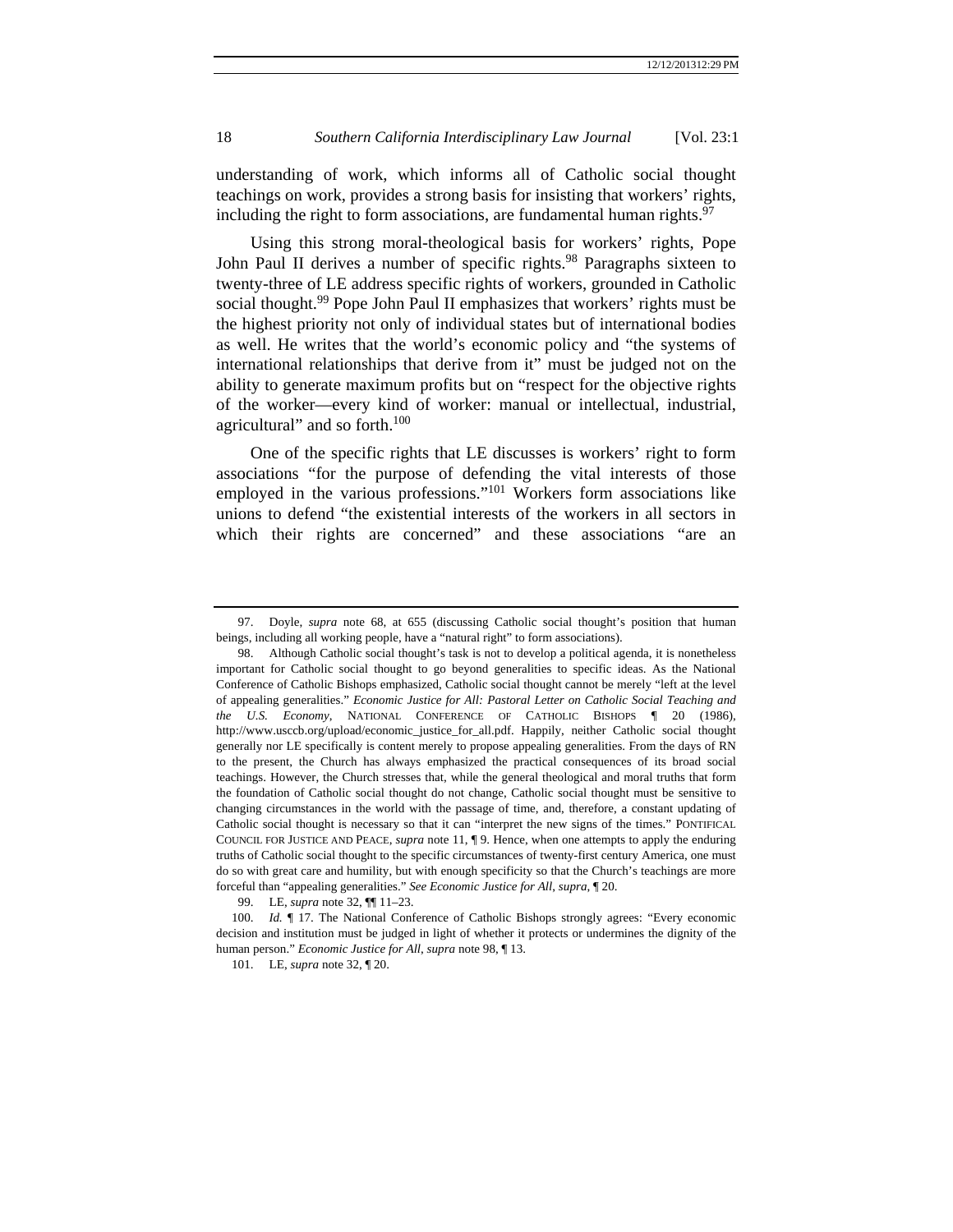indispensable element of social life."102 Pope John Paul II states that workers from every profession, whether blue collar, white collar, agricultural workers, or even employers themselves need associations to protect their rights. $103$ 

Pope John Paul II's statement that representatives of "every profession" can benefit from workers' associations dispels any notion that LE is relevant only to the industrial era, and not relevant in the postindustrial United States.<sup>104</sup> LE teaches that workers' associations remain every bit as indispensable in our post-industrial economy as they were for blue-collar workers in the nineteenth and twentieth centuries.<sup>105</sup> However, LE further stresses that workers' associations are more than "mouthpiece[s] for a class struggle that inevitably governs social life."<sup>106</sup> The highest calling for workers' associations is to fight for social justice and ultimately for human solidarity.<sup>107</sup> Solidarity is a foundational principle of Catholic social thought, and it is this social unity that transcends simple self-interest that makes human society possible.<sup>108</sup>

The Compendium of the Social Doctrine of the Church eloquently explains the central importance of solidarity. It explains that solidarity is not a "feeling of vague compassion or shallow distress" at the misfortunes of others; rather, "it is a *firm and persevering determination* to commit oneself to the *'common good.'*"109 This is an important key to understanding all of Catholic social thought, as it teaches that the good of all persons is the responsibility of all of society because "we are *all* really responsible for *all.*"110 Therefore, the Compendium states that solidarity is the fundamental social virtue, one which is vital for social justice and the promotion of the common good. It is the virtue that demands of the

 <sup>102.</sup> *Id.*; PONTIFICAL COUNCIL FOR JUSTICE AND PEACE, *supra* note 11, at ¶ 305 (characterizing workers' organizations, such as unions, as "indispensable").

 <sup>103.</sup> *Id*.

 <sup>104.</sup> *See id.*

 <sup>105.</sup> *See id.*

<sup>106</sup>*. Id*.

<sup>107.</sup> Id. ("[I]t is characteristic of work that it first and foremost unites people. In this consists its social power: the power to build a community.").

 <sup>108.</sup> *Id.* ¶ 193.

 <sup>109.</sup> *Id.* (citations omitted, emphasis in original). Solidarity is a fundamental key to all of Catholic social thought. Donal Dorr, relying heavily on Pope John Paul II's writings, states that solidarity includes but goes beyond the ideal of social justice by including generosity and care for others; it is a virtue that is the "path to true peace." DONAL DORR, OPTION FOR THE POOR: ONE HUNDRED YEARS OF CATHOLIC SOCIAL TEACHING 328–29 (2005).

 <sup>110.</sup> PONTIFICAL COUNCIL FOR JUSTICE AND PEACE, *supra* note 11, ¶ 93 (emphasis in original).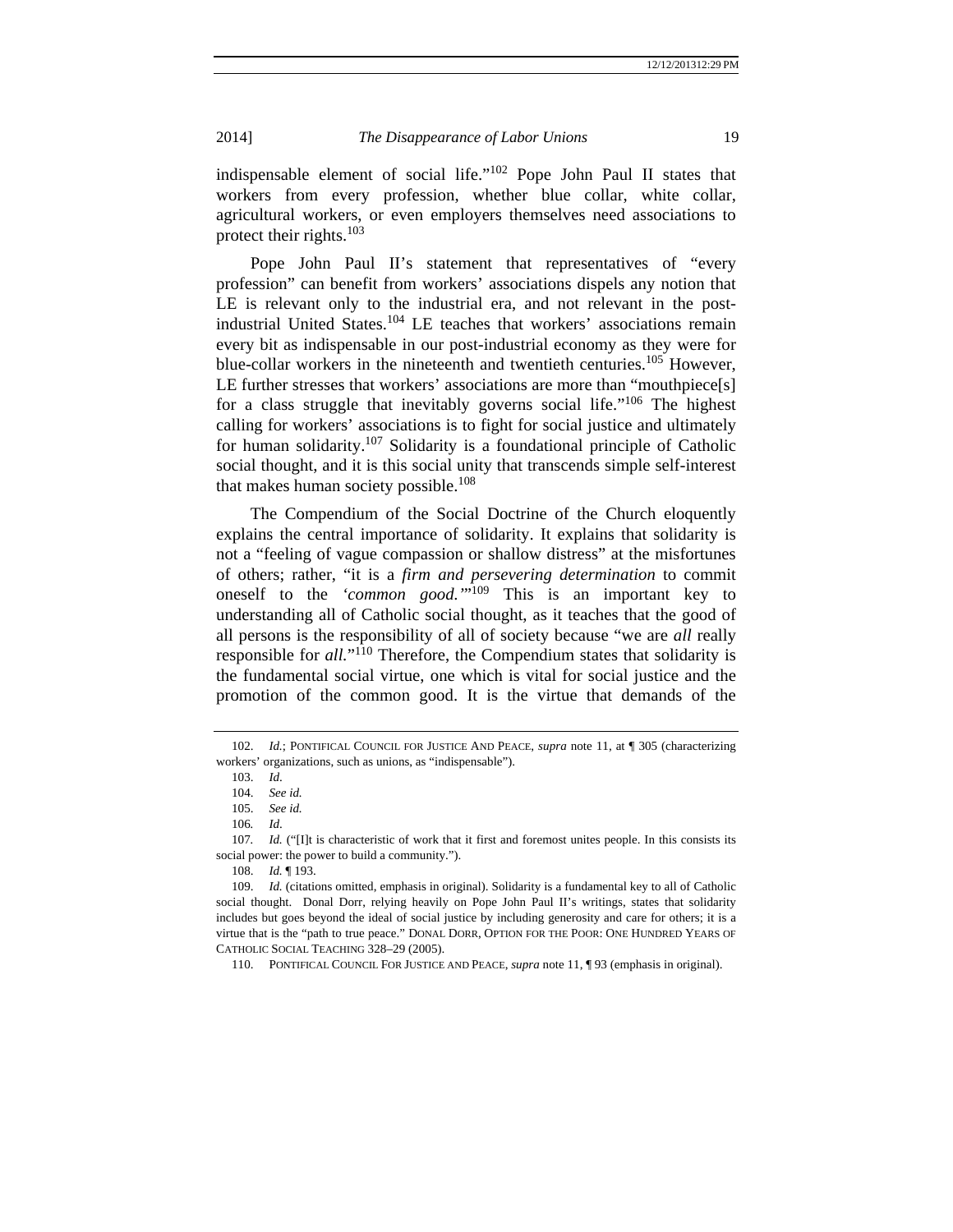Christian that he "lose himself for the sake of the other instead of exploiting him" and commands us to serve the other rather than oppress  $him.<sup>111</sup>$ 

By emphasizing that workers' associations are essential to the existence of the fundamental moral virtue of solidarity, Pope John Paul II makes the strongest possible argument for the enduring relevance of workers' associations.<sup>112</sup> As Professor Lamoureux has observed, the "ethical vocation" of workers' associations is to promote solidarity and social justice. She writes that workers' associations must "use their power not only for their own self-interest, but also for the good of the whole of society, especially those who are weakest and marginalized."<sup>113</sup> She further cites the words of Pope John Paul II, who noted that work and solidarity are inextricably bound together because "it is characteristic of work that it first and foremost unites people," and it is through their associations that workers approach the unity that characterizes solidarity in the workplace community.114

Although Pope John Paul II stresses that work unites people, he also knew that the workplace can be the locus of division and conflict.<sup>115</sup> Catholic social thought stresses solidarity and working toward the common good.116 With such emphases, the problems of self-interest and conflict might not receive the careful analysis they require. But, since interests often conflict in the workplace, Catholic social thought acknowledges that at times workers must act to promote and defend their rights as workers.<sup>117</sup>

One method used by unions in pursuing the just rights of their members is the strike or work stoppage as a kind of ultimatum to the competent bodies, especially the employers.<sup>118</sup> This method is recognized by Catholic social thought as a legitimate exercise of workers' rights when used in the proper conditions and within just limits.<sup>119</sup> Despite its recognition of the legitimacy of the strike, Catholic social thought's strong orientation to social solidarity and emphasis on the common good favors

 <sup>111.</sup> *Id.*

 <sup>112.</sup> *See id.*

 <sup>113.</sup> Lamoureux, *supra* note 52, at 402–03.

 <sup>114.</sup> *Id.* (quoting LE, *supra* note 32, ¶ 20).

 <sup>115.</sup> LE, *supra* note 32, ¶ 20.

 <sup>116.</sup> *Id.*

 <sup>117.</sup> *Id.*

 <sup>118.</sup> *Id.* 

<sup>119</sup>*. Id.*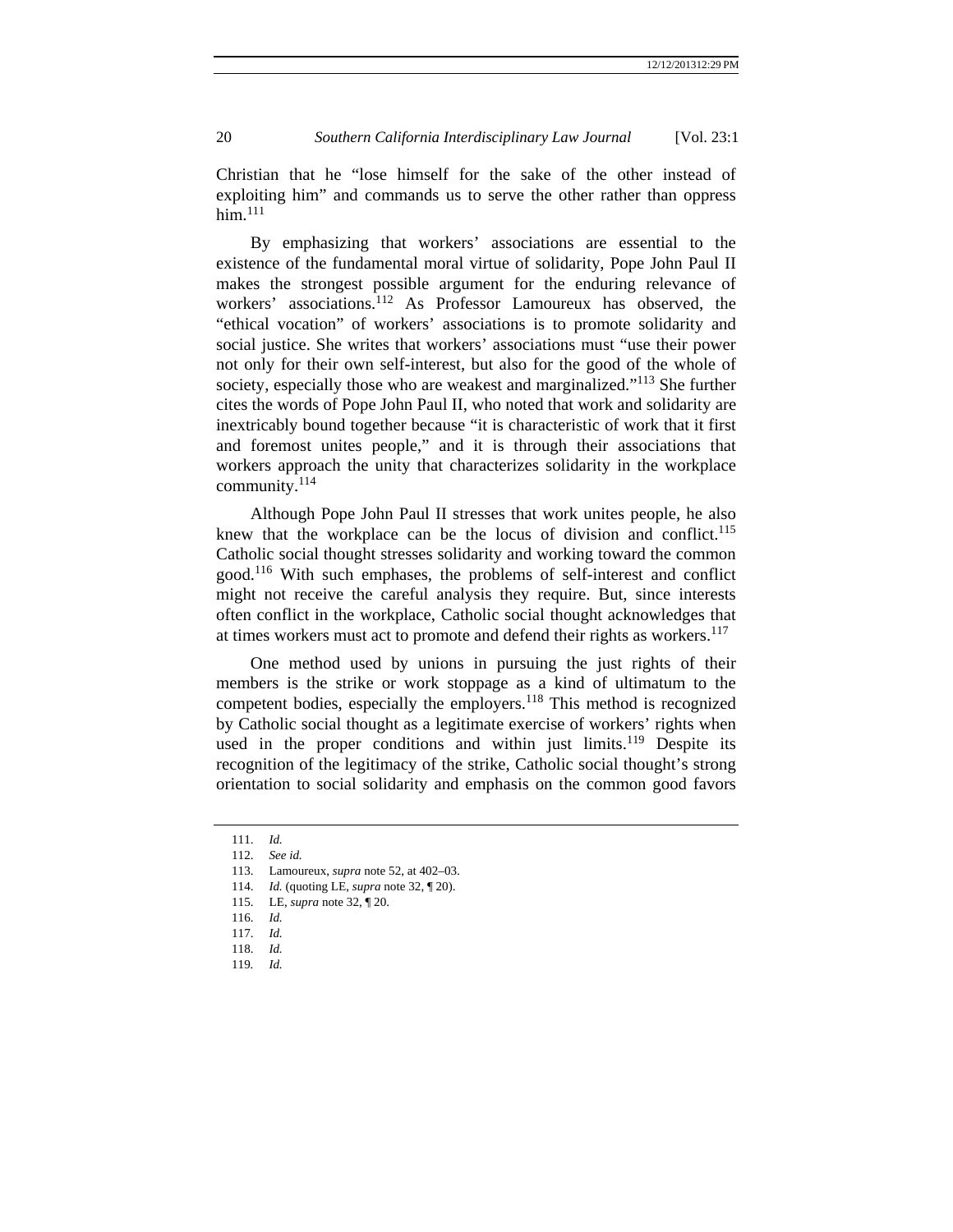cooperation, not conflict. Pope John Paul II supports the strike as a legitimate means of protecting the rights of workers, but he cautions that the strike remains "an extreme means" and warns that it must not be abused.<sup>120</sup> Underlying his statement that the strike weapon is an extreme means of defending basic workers' rights is the concern that "[a]buse of the strike weapon can lead to the paralysis of the whole of socioeconomic life, and this is contrary to the requirements of the common good of society, which also corresponds to the properly understood nature of work itself."<sup>121</sup>

Thus, while LE endorses the use of strikes to achieve and defend fundamental worker rights, its endorsement is cautious. Professor Lamoureux points out that the Church's strong preference is for peaceful resolution of disputes through collective bargaining as the primary means to achieve justice in the workplace.122 Lamoureux observes that Pope John Paul II taught that even in times of conflict, unions should engage in some form of constructive opposition "for the good of social justice, not for the sake of 'struggle' or in order to eliminate the opponent."<sup>123</sup> Although Pope John Paul II realized that workplace disputes do involve "struggle," he did not view this form of struggle as class struggle in the Marxist sense. Rather, he emphasized that workers' associations do not struggle against other people or classes but instead they struggle for justice, using the virtue of solidarity not to divide but to direct workers' energies toward unity and community.124

LE contemplates the strike, not as a weapon to defeat one's enemies in a contest of wills, but as a tool to advance and protect the human rights of all workers, particularly the poorest and most vulnerable. The poor occupy a special place in Catholic social thought.<sup>125</sup> A closely related Catholic social thought principle is the "universal destination of goods," which holds

 <sup>120.</sup> *Id. See also* Catechism, *supra* note 33 (teaching that the strike is "morally legitimate when it cannot be avoided or at least when it is necessary to obtain a proportionate benefit" but loses its legitimacy when it is accompanied by violence or seeks aims that are contrary to the common good).

 <sup>121.</sup> LE, *supra* note 32, ¶ 20.

 <sup>122.</sup> Lamoureux, *supra* note 52, at 403.

 <sup>123.</sup> *Id.* (quoting LE, *supra* note 32, ¶ 20).

 <sup>124.</sup> *Id.* at 403.

 <sup>125.</sup> *See* DORR, *supra* note 109, at 3 (the special concern for the poor, referred to in Catholic social thought as the "preferential option for the poor" is a recognition of Jesus' special concern for the poor and oppressed and demands of every Christian "to engage actively in a struggle to overcome social injustices which mar our world").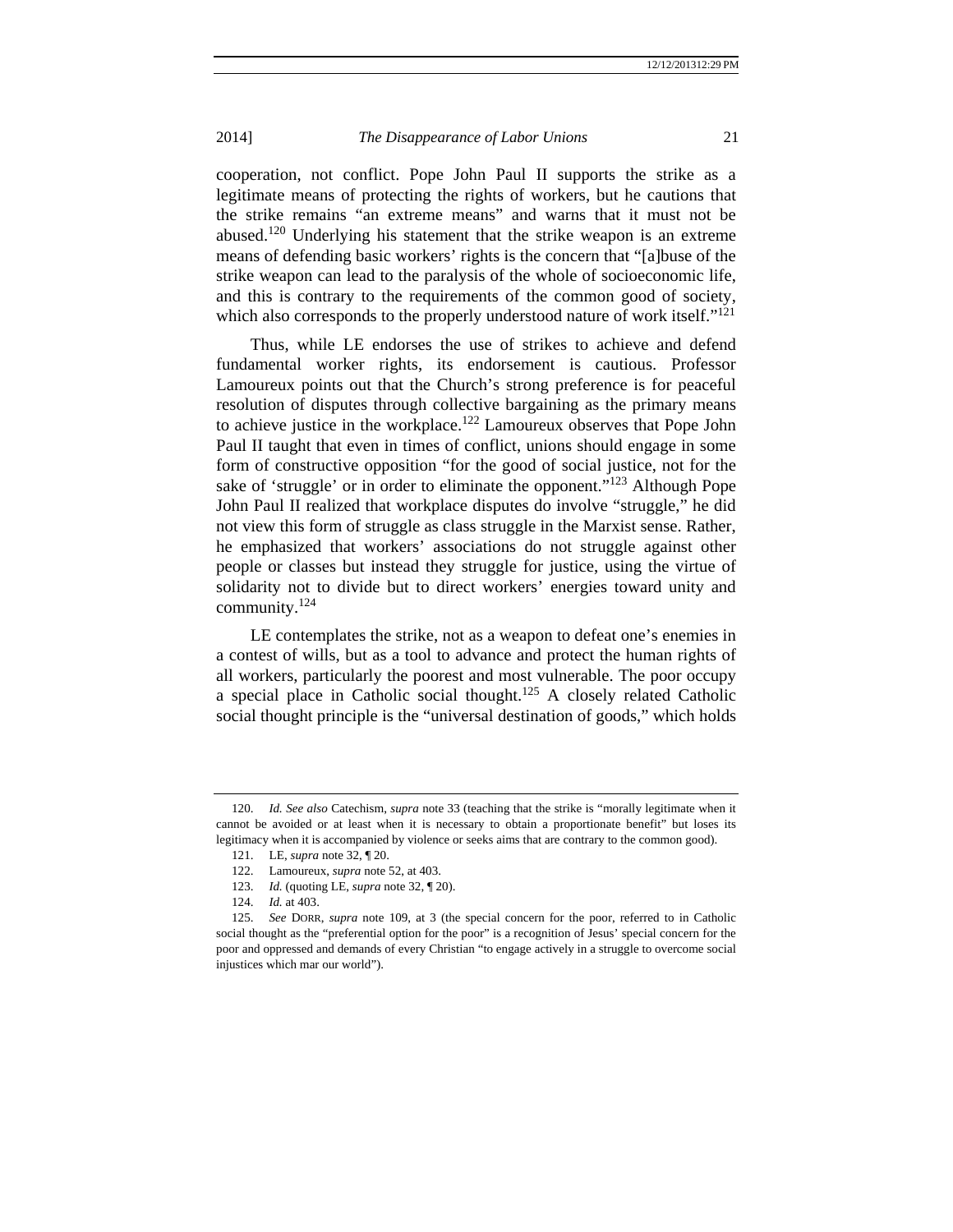that the riches of the earth were meant for all to enjoy.<sup>126</sup> Hence, the Church teaches that the poor occupy a special place in the economic system and love for the poor applies to all of our social responsibilities, including decisions that affect "the hungry, the needy, the homeless, those without health care, and, above all, those without hope for a better future."<sup>127</sup>

This special concern for the poor, the marginalized, and the excluded also extends to the disabled worker and to the immigrant.128 LE affirms the right of these workers to form associations to protect their interests.<sup>129</sup> Pope John Paul II writes, "The disabled person is one of us and participates fully in the same humanity that we possess."130 Hence, the world of labor should foster the right of disabled people to professional training and work so that they are "full-scale subjects of work, useful, respected for their human dignity and called to contribute to the progress and welfare of their families and their community."131 As for immigrant workers, Pope John Paul II affirms the right of persons to leave their native lands "to seek better conditions of life in another country."132 These workers are potentially vulnerable to exploitation. Consequently, Pope John Paul II writes: "The most important thing is that the person working away from his native country, whether as a permanent emigrant or as a seasonal worker, should not be placed at a disadvantage in comparison with the other workers in that society in the matter of working rights."<sup>133</sup> While LE is the most comprehensive and most profound discussion of work in all of Catholic social thought, in both its practical and its transcendent aspects, Pope John Paul II would return to certain themes of LE in subsequent encyclicals, which add greatly to his teachings about work. I turn now to these encyclicals.

In 1987, Pope John Paul II issued Sollicitudo Rei Socialis (On Social Concerns, "SRS") to commemorate the twentieth anniversary of Pope Paul VI's encyclical, Populorum Progressio.<sup>134</sup> Although the main concerns of

127. *Id.* ¶ 182.

 <sup>126.</sup> *Cf.* PONTIFICAL COUNCIL FOR JUSTICE AND PEACE, *supra* note 11, ¶ 177 (stating that the Church has always endorsed the right of common use of all of the goods of the earth)

 <sup>128.</sup> LE, *supra* note 32, ¶ 22.

 <sup>129.</sup> *Id.*

 <sup>130.</sup> *Id.*

 <sup>131.</sup> *Id.* ¶ 23.

<sup>132</sup>*. Id.*

<sup>133</sup>*. Id.*

 <sup>134.</sup> Pope John Paul II, SOLLICITUDO REI SOCIALIS, Encyclical for the Twentieth Anniversary of Populorum Progressio ¶ 21 (Dec. 30, 1987), *available at*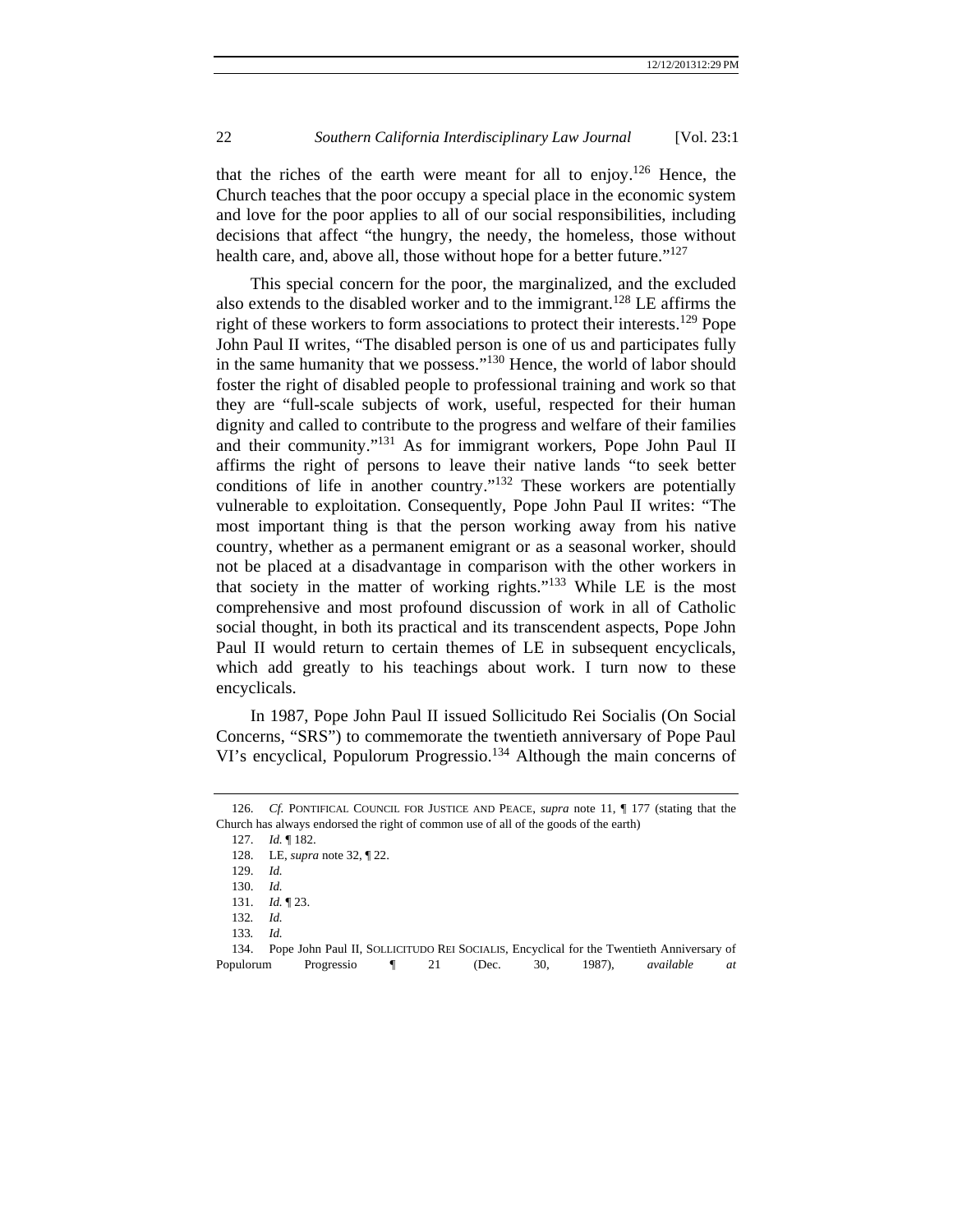SRS go beyond the subject of work, SRS touches upon themes that are central to Catholic social thought's view of work and its emphasis on the importance of workers' associations.135 Pope John Paul II's "aim [in SRS] was to name the obstacles to development, point out false meanings of development, articulate a vision of authentic human development, and lay down some guidelines for implementing the vision."136 Nonetheless, SRS does contain teachings that relate to workers' right to form associations.

In SRS, Pope John Paul II states that Catholic social thought adopts a critical attitude towards both Marxism and liberal capitalism, both of which the Holy Father believed were in need of "radical correction."137 Pope John Paul II's sharpest criticism of liberal capitalism arises from what is perhaps the most fundamental principle of Catholic social thought: the universal destination of goods, discussed above.<sup>138</sup> Why might this be the most basic principle of Catholic social thought? The Catechism of the Catholic Church perhaps gives the clearest and most succinct answer to this question. The Catechism teaches that the goods of creation are destined for the whole human race; however, the earth is divided up among men to assure "the security of their lives, endangered by poverty and threatened by violence." Private property is legitimate only because it helps to guarantee "the freedom and dignity of persons" and to assist "each of them to meet his basic needs and the needs of those in his charge. It should allow for a natural solidarity to develop between men."<sup>139</sup>

Hence, the universal destination of goods is the foundation both for the right to private property and to the crucial goal of human solidarity.<sup>140</sup> Concerning the right to private property, Pope John Paul II emphasizes that it is a means to an end—solidarity—and not an end in itself. He emphasizes

http://www.vatican.va/holy\_father/john\_paul\_ii/encyclicals/documents/hf\_jp-

ii\_enc\_30121987\_sollicitudo-rei-socialis\_en.html [hereinafter SRS].

 <sup>135.</sup> Charles E. Curran et al., *Commentary on Solilicitudo Rei Socialis*, *in* MODERN CATHOLIC SOCIAL TEACHING: COMMENTARIES AND INTERPRETATIONS 415 (Kenneth R. Himes ed., 2005).

 <sup>136.</sup> *Id.*

 <sup>137.</sup> SRS, *supra* note 134, ¶ 21. Because the Soviet empire would soon collapse after SRS was issued, this Article omits much of Pope John Paul II's critique of Marxism.

<sup>138.</sup> *Id.*  $\oint$  42 ("It is necessary to state once more the characteristic principle of Christian social doctrine: the goods of this world are originally meant for all.").

 <sup>139.</sup> John Paul II, *Centesimus Annus on the Hundredth Anniversary of Rerum Novarum*, VATICAN: THE HOLY SEE, ¶ 2402 (1991), http://www.vatican.va/holy\_father/john\_paul\_ii/encyclicals/documents/hf\_jp-

ii\_enc\_01051991\_centesimus-annus\_en.html [hereinafter CA].

 <sup>140.</sup> *Id.*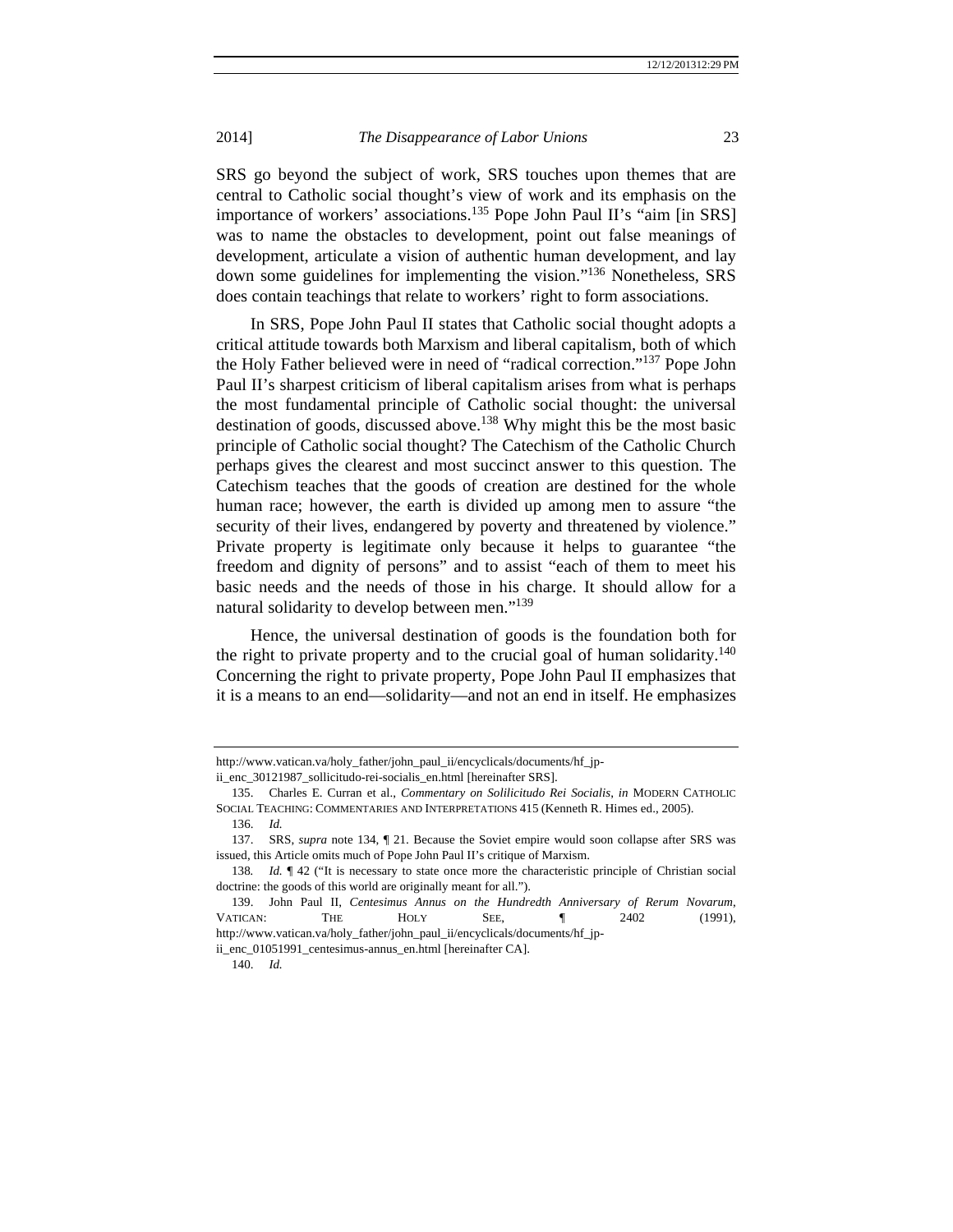that the right to private property "does not nullify the value of this principle" [the universal destination of goods].<sup>141</sup> On the contrary, private property is under a "social mortgage," which means that it has an intrinsically social function, based upon and justified precisely by the principle of the universal destination of goods.<sup>142</sup> So, private property, as an efficient means to increase and develop the goods of the earth, is justified to the extent that it promotes the goal of the universal destination of goods.143 Private property, by its efficiency, is a means to promote human solidarity, which promotes the creation of wealth for all to share. Furthermore, human solidarity (all promoting the good of all) implies that those who are able to work have a duty to work.<sup>144</sup> Work is not merely a private activity performed for selfish motives.145 By working, we experience the essence of solidarity, that "we are *all* really responsible for *all.*"146 This is but another way of saying that economic activities like owning and managing businesses, performing work to the best of one's abilities, and forming workers' associations are ultimately not about money; rather, they are about love. Economic activity is a means by which we are all responsible for each other and through which we affirm human solidarity.<sup>147</sup>

In his next significant contribution to Catholic social thought, Pope John Paul II issued Centesimus Annus ("CA") in 1991, commemorating the 100th anniversary of RN.148 Issued shortly after the collapse of communism in Eastern Europe, the encyclical analyzes the causes of the failure of communism and also warns of some of the dangers that threaten capitalism.149 Hence, the scope of CA is much broader than workers'

148. CA, *supra* note 139.

 <sup>141.</sup> SRS, *supra* note 134, ¶ 42.

 <sup>142.</sup> *Id.* 

 <sup>143.</sup> PONTIFICAL COUNCIL FOR JUSTICE AND PEACE, *supra* note 11, ¶ 177 (pointing out that "the right to private property is subordinated to the right to common use, to the fact that goods are meant for everyone").

 <sup>144.</sup> SRS, *supra* note 134, ¶ 30 (discussing each person's duty to "work together for the full development of others").

 <sup>145.</sup> *See id.* ¶ 42.

<sup>146</sup>*. Id.* ¶ 38.

 <sup>147.</sup> *See id.*

 <sup>149.</sup> Pope John Paul II identified several causes that led to the fall of communism: violation of workers' rights, the inefficiency of a command economy, the utopian desire to eliminate all evil, and perhaps most importantly, the spiritual void created by official state atheism. *Cf.* Daniel Finn, *Commentary on Centesimus Annus (On the Hundredth Anniversary of Rerum Novarum)*, *in* MODERN CATHOLIC SOCIAL TEACHING: COMMENTARIES AND INTERPRETATIONS 437 (Kenneth R. Himes ed., 2005).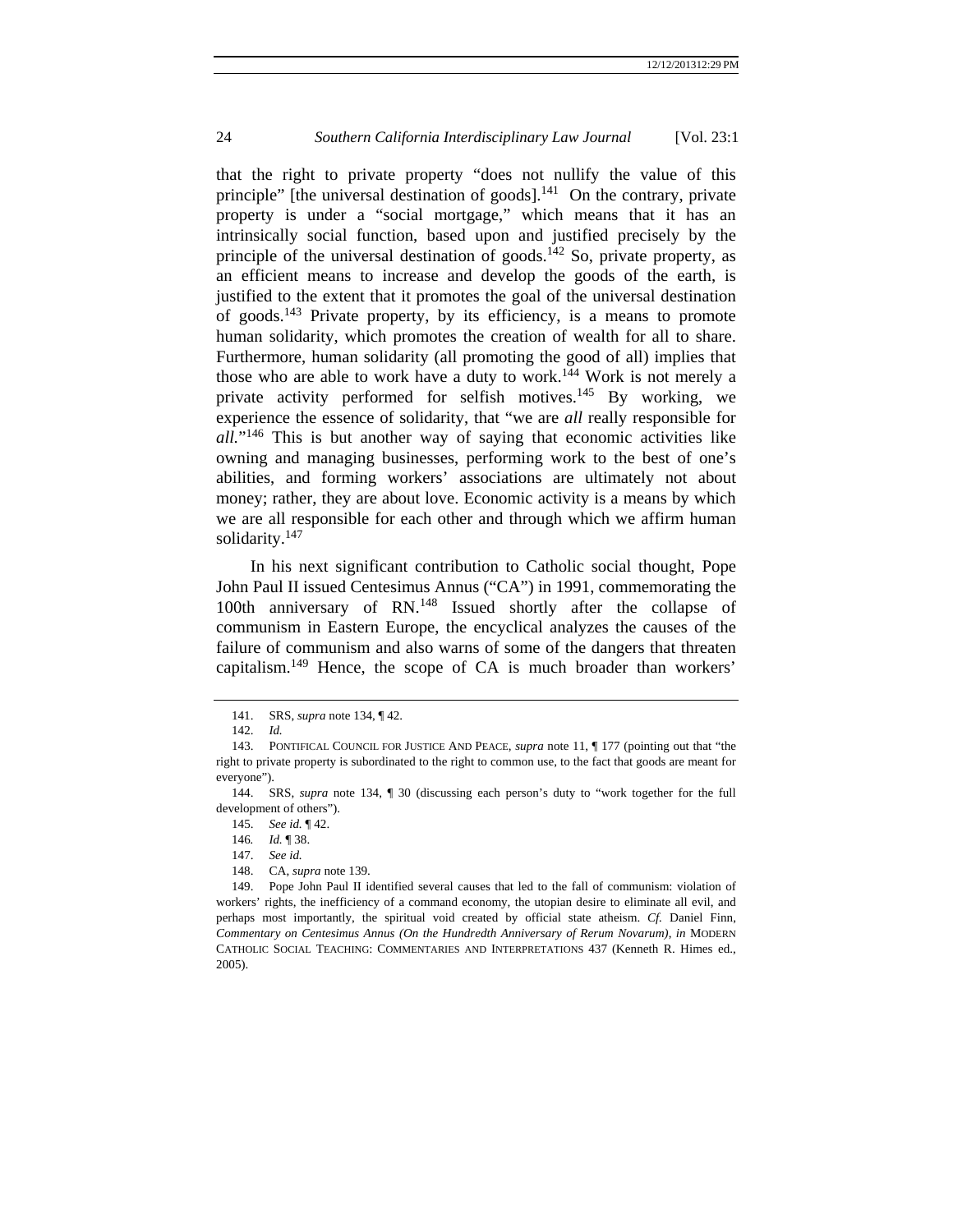rights, but CA nonetheless reaffirms many of the ideas about workers' associations and workers' rights contained in his earlier encyclicals.150

CA strongly reaffirms Catholic social thought's long history of support for the right of workers to form associations. Pope John Paul II reaffirms Pope Leo XIII's statement that the right to form private associations is a "natural human right,"<sup>151</sup> stating that this natural human right to form private associations is "the reason for the Church's defense and approval of the establishment of what are commonly called trade unions." $152$  Because the right of association is a natural human right, it precedes a person's incorporation into political society; therefore, the state cannot destroy the right to form workers' associations and is generally obligated to defend it. $153$ 

In CA, Pope John Paul II also strongly reaffirms the importance of social solidarity. In practical terms, the principle of solidarity as applied to government policy requires the state to be particularly concerned with protecting the poor and the powerless, categories which include many working people.154 Echoing Pope Leo XIII's words of a hundred years earlier, Pope John Paul II writes that an "elementary principle of sound political organization" is that "the more that individuals are defenseless within a given society, the more they require the care and concern of others, and in particular, the intervention of government authority."155 His words suggest that he did not support a minimalist government that would allow market forces to decide the fate of workers.<sup>156</sup> Rather, he envisioned a strong government that, motivated by a commitment to social solidarity,

 <sup>150.</sup> CA, *supra* note 139, ¶ 7.

 <sup>151.</sup> *Id.* In Catholic social thought, natural human rights are not based on feelings, convention, the positive law, or the consensus of society. Rather, natural human rights "derive from man's dignity as a being made in God's image and likeness." RODGER CHARLES, AN INTRODUCTION TO CATHOLIC SOCIAL TEACHING 29 (1999). These natural human rights include the right to form associations and to confer on those associations "the type of organization best calculated to achieve [the association's] aims." *Id.* at 31. (citing Pope John XXIII, PACEM IN TERRIS, ENCYCLICAL ON ESTABLISHING UNIVERSAL PEACE IN TRUTH, JUSTICE, CHARITY, AND LIBERTY ¶¶ 23–24 (Apr. 11, 1963), *available at*  http://www.vatican.va/holy\_father/john\_xxiii/encyclicals/documents/hf\_j-

xxiii\_enc\_11041963\_pacem\_en.html).

 <sup>152.</sup> CA, *supra* note 139, ¶ 7. As noted throughout this Article, the same reasoning would apply to many other forms of workers' associations besides traditional labor unions, as the decline of labor unions in America does not lessen the need for workers' associations.

<sup>153</sup>*. Id.*

<sup>154</sup>*. Id.* ¶ 10.

<sup>155</sup>*. Id.*

 <sup>156.</sup> *See id.*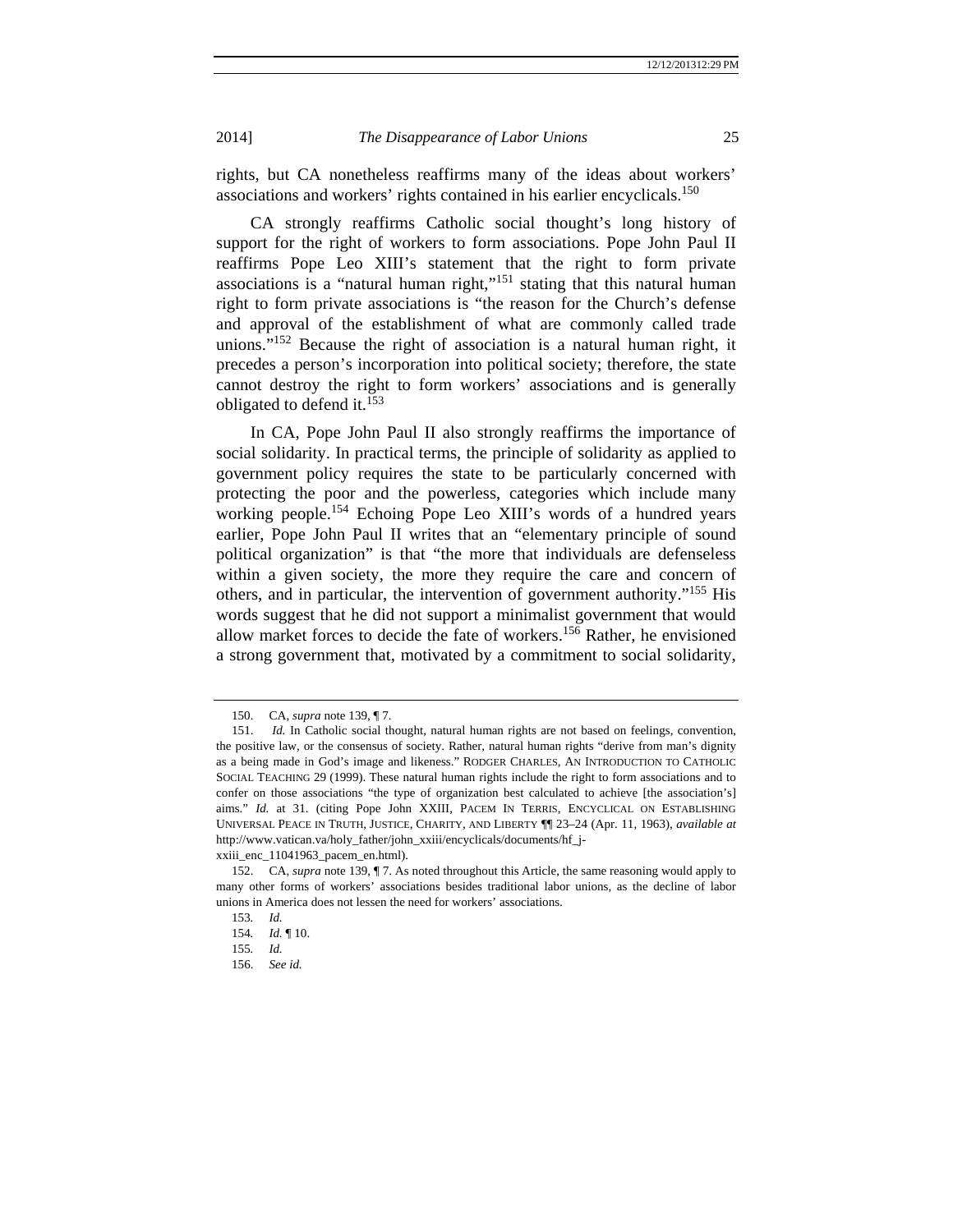would intervene when necessary to protect the rights of those who do not wield great power, such as wage earners confronted by the might of great corporations.157 The principle of solidarity rejects the idea that the state should remain neutral when relatively powerless members of society struggle against the powerful to assert fundamental human rights, such as the right of association.158 However, Catholic social thought rejects the idea that the state's intervention is for the purpose of choosing sides in class warfare;<sup>159</sup> rather, the state intervenes primarily to affirm the infinite value of the human person as a creature of God. Pope John Paul II observes that "the guiding principle of Pope Leo's encyclical, and of all of the Church's social doctrine, is a correct view of the human person and his unique value," and that "God has imprinted his image and likeness on man," thereby conferring on man "an incomparable dignity."160 Therefore, the dignity of the transcendent value of each worker is derived less so from the work that he does than from the fact that the work is performed by a person created in the image of God.<sup>161</sup> The worker possesses inviolable rights that derive from "his essential dignity as a person."162

CA's observations about the role of the state in economic life (and, consequently, the role of law) reject state control of the means of production, "which would reduce every citizen to being a 'cog' in the state machine."<sup>163</sup> However, Pope John Paul II also rejects the laissez-faire vision of the state that "completely excludes the economic sector from the state's range of interest and action."164 He acknowledges that there "is certainly a legitimate sphere of autonomy in economic life which the state should not enter," thus reaffirming one of Catholic social thought's fundamental principles: the principle of subsidiarity.<sup>165</sup> Nonetheless, he

 <sup>157.</sup> *See id.*

 <sup>158.</sup> *Id.* 

<sup>159</sup>*. See, e.g.*, PONTIFICAL COUNCIL FOR JUSTICE AND PEACE, *supra* note 11, ¶ 306 (stating Catholic social thought's insistence is on cooperation between labor and capital, not hatred or attempts by one side to eliminate the other).

 <sup>160.</sup> CA, *supra* note 139, ¶ 11.

 <sup>161.</sup> *Id.*

 <sup>162.</sup> *Id.*

<sup>163</sup>*. Id.* ¶ 15.

<sup>164</sup>*. Id.*

<sup>165</sup>*. Id.* The principle of subsidiarity states that higher bodies should never take over functions that can be effectively fulfilled by lower bodies. *See* Catechism, *supra* note 33, ¶ 1883. Among other things, this principle serves as a check on excessive centralization of power. However, the "principal of subsidiarity requires the state to help lower bodies perform their functions when such help is necessary." *Cf.* CHARLES, *supra* note 151, at 42 (noting that the principle of subsidiarity is the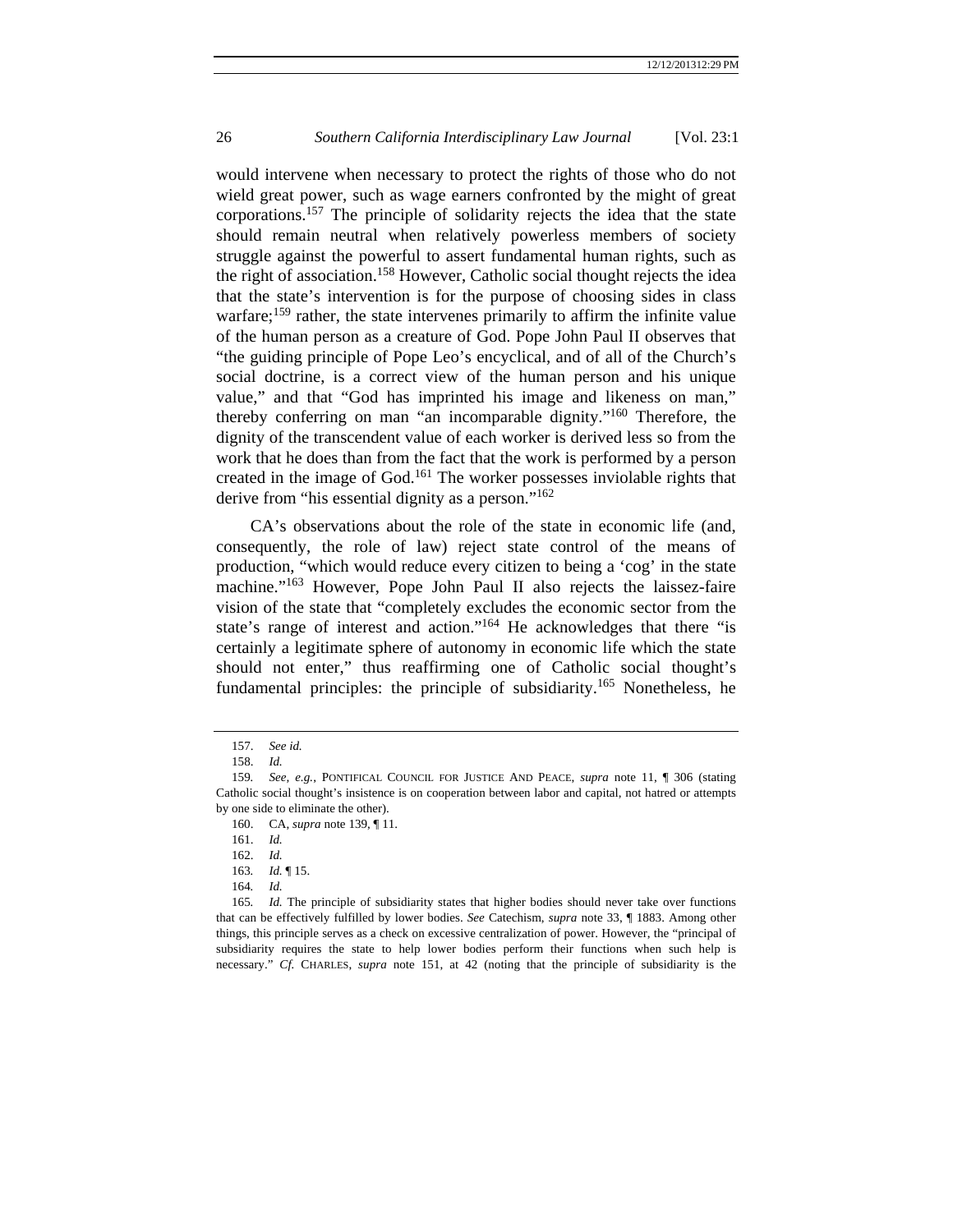envisions a state that is quite active in economic matters. Pope John Paul II argues that for a free market economy to work, the state must establish juridical framework that creates "a certain equality" between labor and capital so that one party does not become so powerful that it can "reduce the other to subservience."<sup>166</sup>

Workers' associations play an indispensable role in creating and sustaining a degree of equality between capital and labor, which Pope John Paul II identifies as essential to a free economy. One of the functions such associations must play is also the traditional function of labor unions, namely that of negotiating adequate minimum salaries and working conditions.167 Beyond this traditional function, workers' associations play a role in improving workers' training and helping to create and enforce adequate legislative measures to block exploitation of the most vulnerable workers, such as immigrants and those on the margins.<sup>168</sup> Workers' associations perform other broad functions, such as protecting the personal dignity of each worker, ensuring that working hours are "humane," and that workers have adequate free time and the right to express their personalities in the workplace "without suffering any affront" in response.<sup>169</sup> Hence, in Pope John Paul II's view, workers' associations have duties that go beyond their traditional roles associated with collective bargaining, including duties to protect and promote the dignity of each working person. He writes that workers' associations, including traditional unions, should be "places where workers can express themselves. They serve the development of an authentic culture of work and help workers to share in a fully human way in the life of their place of employment."170 Pope John Paul II's humanistic view of workers' associations accords well with the values that inspired the NLRA. Professor Ellen Dannin reminds us that the NLRA's policies were intended to "transform our workplaces and our society."171 NLRA policies were intended to equalize the bargaining power of workers and management, resulting in improved wages and working conditions. Ultimately, then, the NLRA would promote "social peace and the free flow

 171. ELLEN DANNIN, TAKING BACK THE WORKERS' LAW: HOW TO FIGHT THE ASSAULT ON LABOR RIGHTS 51 (2006).

<sup>&</sup>quot;principle of necessary help, but only necessary help aimed at making persons, families, and private associations independent once more").

 <sup>166.</sup> CA, *supra* note 139, ¶ 15.

<sup>167</sup>*. Id.*

<sup>168</sup>*. Id.*

<sup>169</sup>*. Id.*

<sup>170</sup>*. Id.*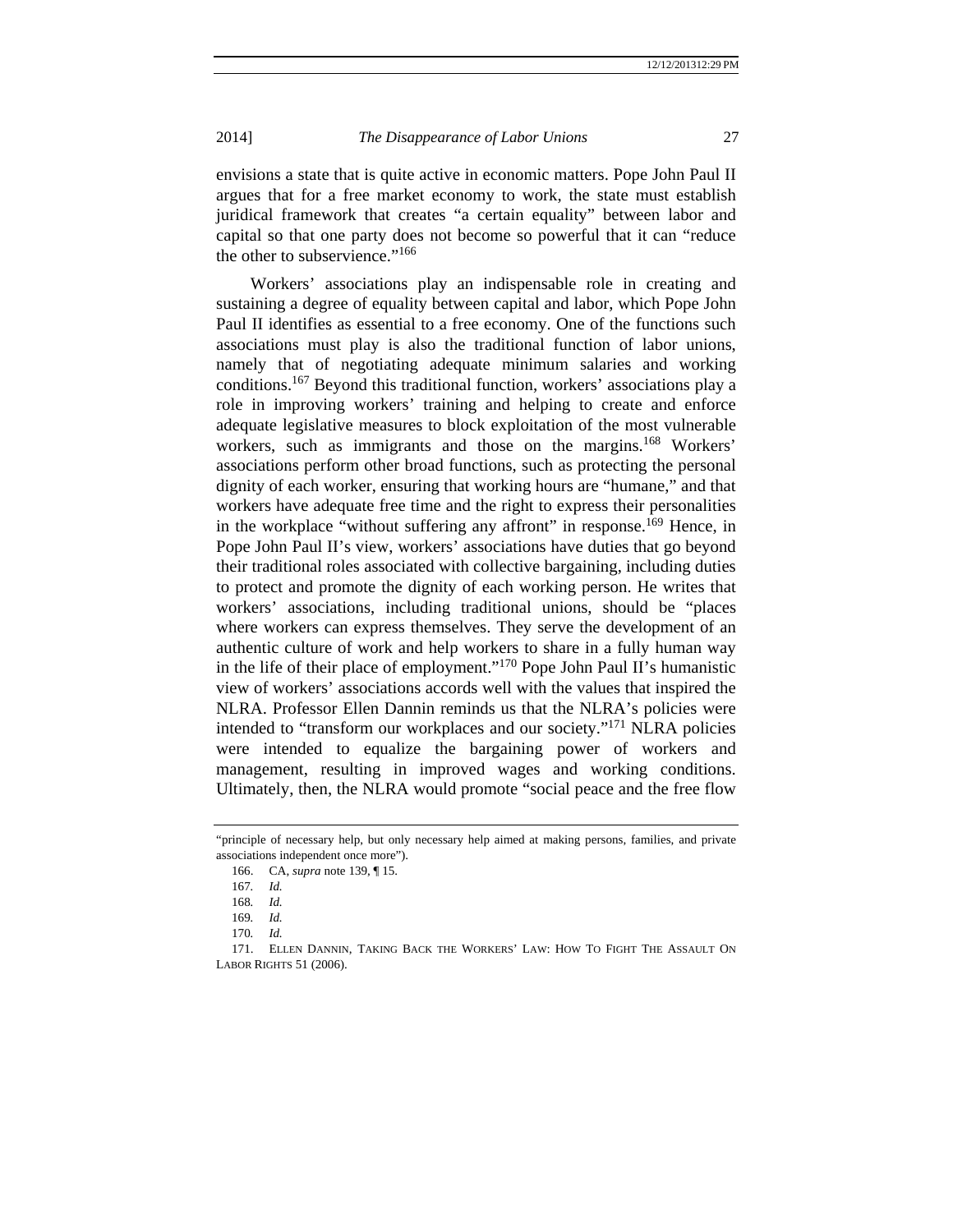of commerce."172 One should note, however, that Pope John Paul II's expansive view of workers' associations goes even further than the values underlying the NLRA. In CA, he describes the role that workers' associations play in facilitating worker participation in both the workplace and the life of the nation. The Pope points out that trade unions and other workers' organizations not only "defend workers' rights and protect their interests as persons," they also enrich our society by enabling workers "to participate more fully and honorably in the life of their nations and to assist them along the path of development."<sup>173</sup>

Given the vital functions that workers' associations perform not only for workers as workers but also for workers as persons and as participants in their respective workplaces, societies, and nations, one can conclude from Pope John Paul II's encyclicals that as long as people work for a living as employees of others, workers' associations in the broadest sense will never become irrelevant.<sup>174</sup> Workers' associations will remain indispensable in enabling workers to flourish as persons actively involved in the workplace and society, even if traditional unions fade into irrelevance.175 From Pope John Paul II's perspective, this is a result of the spiritual and transcendent meaning of work and workers:

"I want to remind workers," John Paul II told a 1982 gathering in Gabon, "that there exists a *gospel of work*, that is to say, that the vocation of human beings is to subdue the earth and to realize themselves as persons in this way." Through work, "small and great, people who are inventive, courageous, passionately fond of their work, and desirous of sharing the fruits of their labor" participate in God's ongoing creation. Work also has "mysterious value as a sharing in the redeeming work of Christ, through the silent offering of fatigues that are part of work." Without a gospel of work, John Paul II concludes, it is "impossible to become more human."<sup>176</sup>

Ultimately, helping workers "become more human" is the reason workers form associations.

 <sup>172.</sup> *Id.*

 <sup>173.</sup> CA, *supra* note 139, ¶ 35.

 <sup>174.</sup> *See id.*

 <sup>175.</sup> Examples of such workers' associations are mentioned in sources at *supra* note 6 and *infra* notes 209–214.

<sup>176</sup>*.* WILLIAM DROEL, POPE JOHN PAUL II'S GOSPEL OF WORK 6 (2008).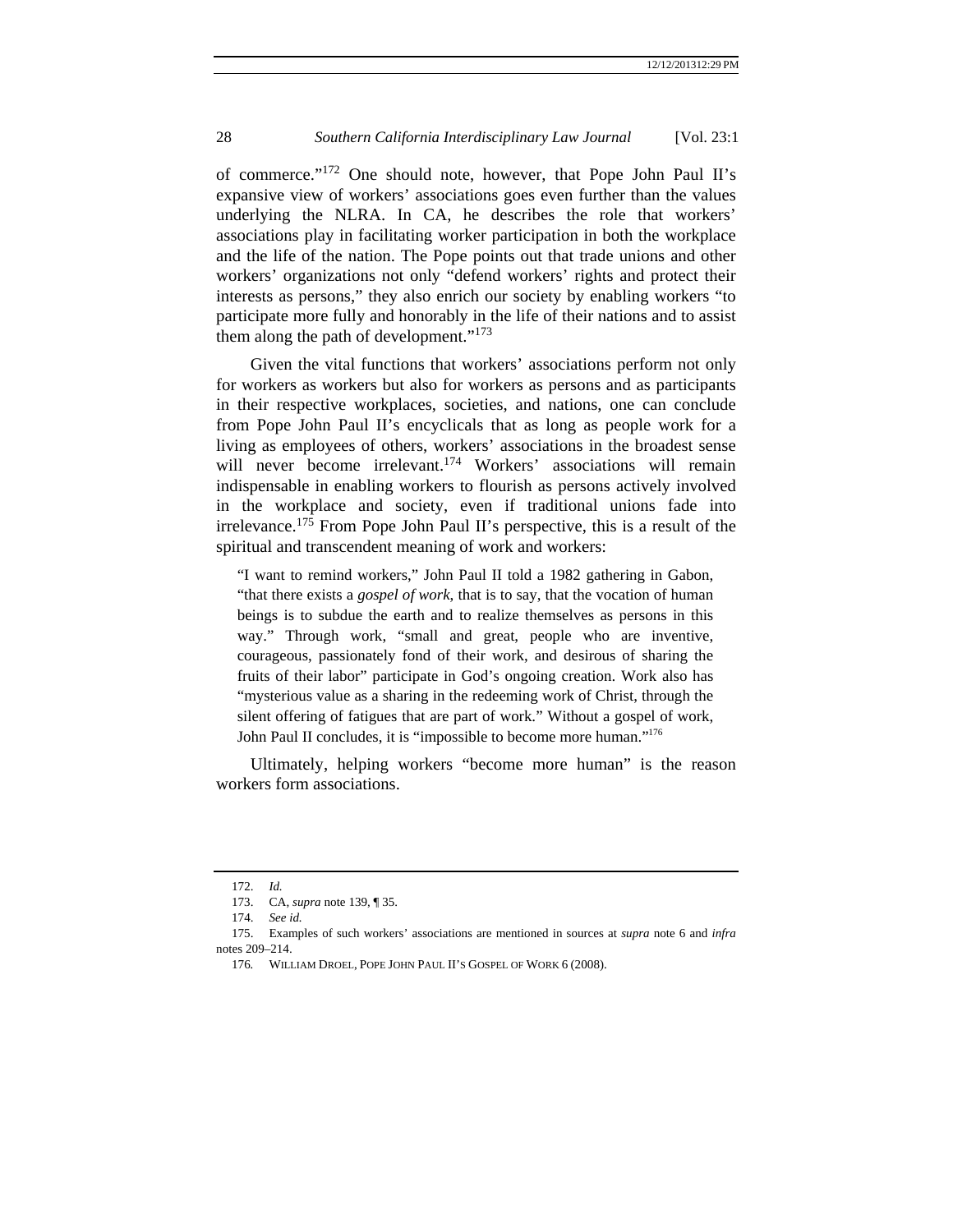# IV. THE SOCIAL ENCYCLICALS OF POPE BENEDICT XVI

The writings of Pope Benedict XVI concerning the nature and meaning of work, the purpose of economic activity, workers' rights, and the importance of workers' associations strongly reaffirm Pope John Paul II's central teachings and demonstrate their continuing importance in the twenty-first century. In his encyclical Deus Caritas Est ("DCE"), 177 Pope Benedict XVI restates the role of Catholic social thought concerning political matters; he observes that Catholic social thought argues "on the basis of reason and natural law, the basis of which is in accord with the nature of every human being."<sup>178</sup> Pope Benedict XVI further states that it is not the Church's role to make its teaching prevail in political life. However, the Church does have the responsibility "to help form consciences in political life" and to provide insights into the requirements of justice.<sup>179</sup> Hence, while the Church does not claim special competence on political and economic matters, "the Church is duty-bound to offer, through purification of reason and through ethical formation, her own specific contribution towards understanding the requirements of justice and achieving them politically."180

With this clear understanding of what Catholic social thought is, is not, and what it aims to do, Pope Benedict XVI concludes that although the Church "cannot and must not take upon herself the political battle to bring about the most just society possible," neither can she "remain on the sidelines in the fight for justice."<sup>181</sup> However, "the direct duty to work for a just ordering of society  $\dots$  is proper to the lay faithful."<sup>182</sup> Indeed the lay faithful are important actors in bringing about a more just and loving society. Pope Benedict XVI observes that it is the layperson's role "to take

 <sup>177.</sup> Pope Benedict XVI, DEUS CARITAS EST, ENCYCLICAL ON CHRISTIAN LOVE (Dec. 25, 2005), *available at* http://www.vatican.va/holy\_father/benedict\_xvi/encyclicals/documents/hf\_benxvi\_enc\_20051225\_deus-caritas-est\_en.html [hereinafter DCE].

 <sup>178.</sup> *Id.* ¶ 28. Pope Benedict continues the centuries-old teachings of the Church that each person can discover fundamental moral principles through reason because natural law is an integral part of human nature. *See, e.g.*, PONTIFICAL COUNCIL FOR JUSTICE AND PEACE, *supra* note 11, ¶ 140 (explaining that all persons can discover the bases for moral behavior through reason because the natural law is an essential part of human nature).

 <sup>179.</sup> DCE, *supra* note 177, ¶ 28. The Church has always taught that it does not endorse any particular political or economic system. However, the Church has the authority to evaluate political and economic systems according to moral and ethical principles. *Economic Justice for All*, *supra* note 98, ¶ 130.

 <sup>180.</sup> DCE, *supra* note 177, ¶ 28.

<sup>181</sup>*. Id.*

<sup>182</sup>*. Id*. ¶ 29.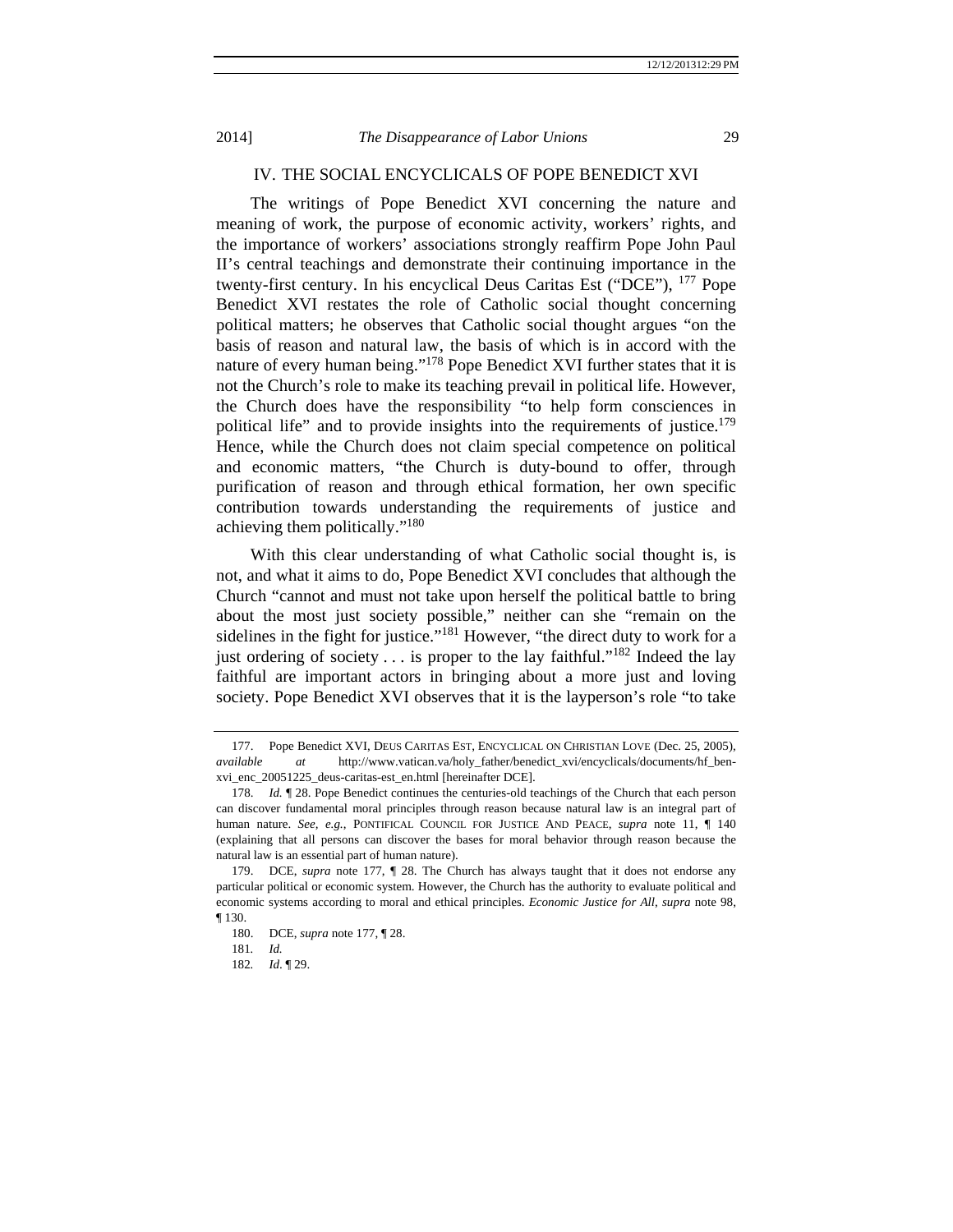part in public life in a personal capacity," and, therefore, the layperson plays a critical role in promoting policies that promote the common good.183 Ultimately, it is laypersons' duty, through their daily lives, to bring the Church's teachings on love and justice to the workaday world to animate the life of the society they live in.<sup>184</sup>

Hence, in his first encyclical, Pope Benedict XVI makes it clear that laypersons play a central role in implementing the teachings of Catholic social thought in everyday life, and the primary means by which they do this are charity and love.185 In November 2007, Pope Benedict XVI issued his second encyclical, Spe Salvi (Saved in Hope, "SS").<sup>186</sup> The encyclical contains a number of important insights that have general implications for Catholic social thought, but touch only briefly on the nature and meaning of work. SS reaffirms the Church's emphasis on the nobility of work. Pope Benedict XVI observes that the Catholic emphasis on the nobility of work, particularly manual labor, can be traced back to the Middle Ages, when monastic orders embraced both the contemplative life and the life of a worker.<sup>187</sup> Pope Benedict XVI observes that Christianity inherited the idea of the nobility of work from Judaism, an idea "expressed in the monastic rules of Augustine and Benedict."<sup>188</sup> In our society, which places an excessive emphasis on the value of mental work while often denigrating the

 <sup>183.</sup> *Id.* 

 <sup>184.</sup> *Id.*; PONTIFICAL COUNCIL FOR JUSTICE AND PEACE, *supra* note 11, ¶ 543 (noting that it is the duty of the layperson to bring the Church's social teachings to the practical world of political, economic, and social concerns and discussing the proper duty of the laity in their daily involvement in secular society).

 <sup>185.</sup> In this context, it is interesting to wonder what a distinctively Catholic labor law, grounded in love, would look like. In a society in which conflict is assumed to be the norm and "common sense" demands a labor law that attempts to regulate disputes between labor and capital that are rooted in selfinterest, is it even possible to imagine what a labor law based on love, not self-interest, would look like? Richard Michael Fischl explores some of these issues, noting that courts tend to interpret American labor law in such a way that only concerted activity motivated by self-interest is protected by the law. *See* Richard M. Fischl, *Self, Others, and Section 7: Mutualism and Protected Protest Activities Under the National Labor Relations Act,* 89 COLUM. L. REV. 789, 792 (1989) (arguing that the courts have interpreted the NLRA to protect concerted activity that is motivated by selfish ends). However, Fischl argues that this view of the motives behind much worker protest is wrong, that there are many cases that demonstrate that love and solidarity, not self-interest, motivate a great deal of worker protest. *Id.* at 861 (noting that there are a "myriad" of cases that strongly suggest that love or solidarity frequently motivate worker protests).

 <sup>186.</sup> Pope Benedict XVI, SPE SALVI, (Dec. 25, 2005), *available at* http://www.vatican.va/holyfather/benedict\_xvi/encyclicals/documents/hfben-xvi\_enc\_20071130\_spe-salvi\_en.html.

<sup>187.</sup> *Id.* If 15 (discussing the ideas of Bernard of Clairvaux, who insisted that contemplatives must also be agricultural laborers).

<sup>188</sup>*. Id.*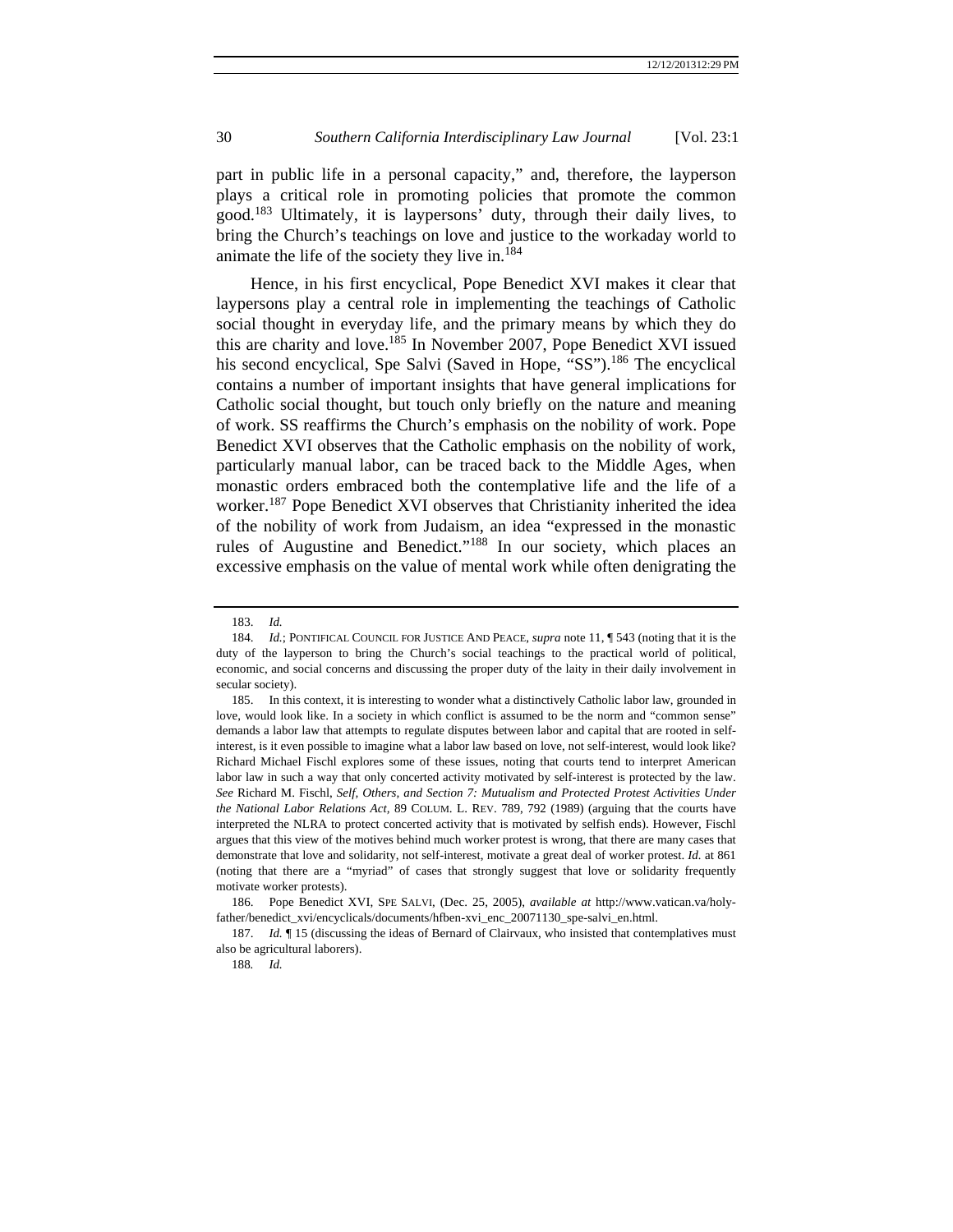importance of manual work, SS provides an important reminder that the Christian tradition has emphasized the transcendent value of manual labor and the dignity of labor since the beginning.<sup>189</sup> To understand why this is so, one can look to the example of Jesus Christ. Pope Benedict XVI explains that Christ belonged to the world of work and had love and appreciation for human work. Indeed, one commentator has observed, "[i]t can indeed be said that he [Jesus] looks with love upon human work and the different forms it takes, seeing in each one of these forms a particular facet of our likeness with God, the Creator and Father."190 Reflecting on God's special love and concern for working people, one may conclude that workers' rights do not ultimately owe their existence to the state and legislation, but to the love of God for ordinary working people.<sup>191</sup>

Pope Benedict XVI issued his most recent (and final) encyclical, Caritas in Veritate (Charity in Truth, "CV") in June 2009.192 CV is Pope Benedict XVI's first encyclical to address the Church's social teaching at length; his fundamental message is that the "heart of the Church's social doctrine" is charity.<sup>193</sup> He proclaims that charity "is the principle not only of micro-relationships (with friends or family members, or within small groups) but also of macro-relationships (social, economic, and political ones)."194 Unlike Pope Benedict XVI's earlier encyclicals, CV devotes much of its teaching to work, working people, and workers' associations, and is as profound and important as Pope John Paul II's LE. CV strongly reaffirms major themes of Catholic social thought as it relates to workers and the right to form associations. The moral principle CV builds upon is Pope Benedict XVI's conviction that charity is the principle of economic life.195 This is far from a sentimental platitude. Catholic social thought has

 <sup>189.</sup> *See id.*

 <sup>190.</sup> DROEL, *supra* note 176, at 96–97. Droel goes on to point out that St. Paul was also a manual laborer, a maker of tents. *Id.* at 97. Indeed, in a sense, it can be said that at its very beginning, Christianity was a workers' movement, albeit a unique one.

<sup>191</sup>*. Cf.* PONTIFICAL COUNCIL FOR JUSTICE AND PEACE, *supra* note 11, ¶ 153 (stating that the ultimate source of human rights is not found in the will of human beings or in the State and public powers but in man himself and in God, his Creator). Workers enjoy many basic human rights, among which are the right of association and the right to strike. *Id.*  $\P$  301–04.

 <sup>192.</sup> Pope Benedict XVI, CARITAS IN VERITATE, ENCYCLICAL ON INTEGRAL HUMAN DEVELOPMENT IN CHARITY AND TRUTH ¶ 2 (June 29, 2009), *available at*  http://www.vatican.va/holy\_father/benedict\_xvi/encyclicals/documents/hf\_ben-

xvi\_enc\_20090629\_caritas-in-veritate\_en.html [hereinafter CV].

 <sup>193.</sup> *Id.*

<sup>194</sup>*. Id.*

<sup>195</sup>*. Id.*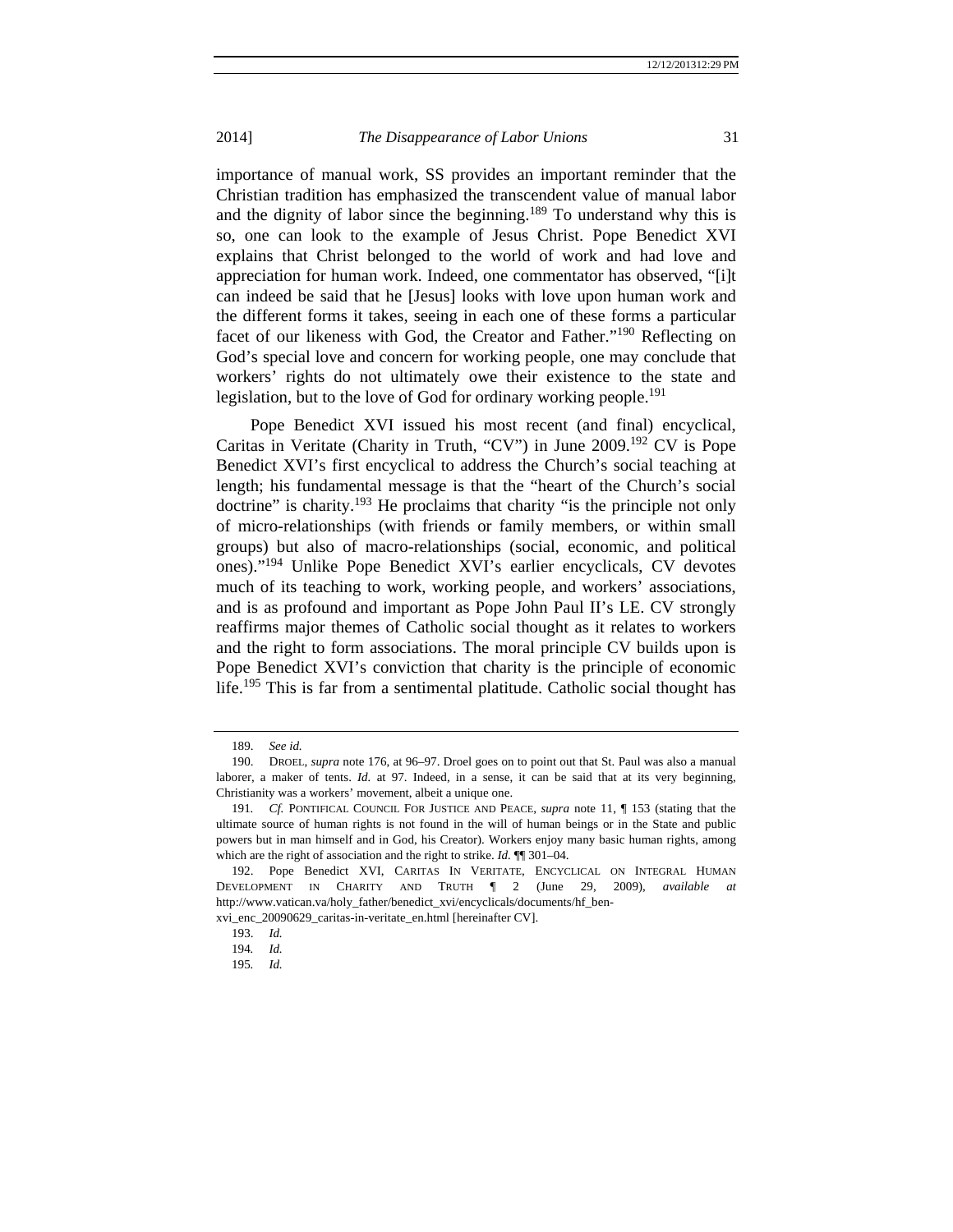stressed from the days of RN that economic problems are moral problems.<sup>196</sup> Hence, Pope Benedict XVI proclaims that "[t]he economic sphere is not ethically neutral, nor inherently inhuman and opposed to society. It is part and parcel of human activity and precisely because it is human, it must be governed in an ethical manner."<sup>197</sup> Consequently, subordinating moral imperatives to the workings of the market neglects the duty to ensure that economic activity is structured and governed in an ethical manner.<sup>198</sup> Indeed, when markets produce morally indefensible outcomes, Catholic social thought insists that the morally indefensible outcomes must yield to the demands of justice and morality. Pope Benedict XVI proclaims that justice applies to all economic activity because humanity's economic activity "is always concerned with man and his needs."<sup>199</sup> The Pope explains that "[l]ocating resources, financing, production, consumption, and all the other phases of the economic cycle inevitably have moral implications. *Thus every economic decision has a moral consequence*."<sup>200</sup> Hence, even aspects of the economy that are often viewed as morally neutral, such as the profit motive, have moral dimensions at their very heart. The Pope acknowledges that profit is useful as a means to an end, but once profit becomes an end in itself or results from improper methods "without the common good as its ultimate end, it risks destroying wealth and creating poverty."201

Pope Benedict XVI also strongly reaffirms Catholic social thought's teachings on the necessity of workers' associations.<sup>202</sup> Noting that a global marketplace causes countries to compete for jobs, Pope Benedict XVI

<sup>196</sup>*. See* PONTIFICAL COUNCIL FOR JUSTICE AND PEACE, *supra* note 11, ¶ 331 ("The relation between morality and economics is necessary, indeed intrinsic: economic activity and moral behavior are intimately joined one to the other.").

 <sup>197.</sup> CV, *supra* note 192, ¶ 36. *Cf.* MICHAEL SCHUCK, THAT THEY BE ONE: THE SOCIAL TEACHING OF THE PAPAL ENCYCLICALS, 1740–1989, 185–86 (1991) (explaining that the social encyclicals identify amoral economic laws as a central error in modern economic thought, and the encyclicals reject the tendency of capitalist societies to separate economics and morality "by interpreting justice as the raw outcome of automatic free market operations").

 <sup>198.</sup> *See* CV, *supra* note 192, ¶ 37.

 <sup>199.</sup> *Id.*

 <sup>200.</sup> *Id.* (emphasis in original).

<sup>201.</sup> *Id.*  $\mathbb{I}$  21. Catholic social thought's insistence that the common good must be the ultimate end of economic activity poses a challenge to capitalism because it puts social relationships before economic theory; Catholic social thought is deeply communitarian and therefore rejects what Pope John Paul II called the error of "economism," which subordinates interpersonal relations to impersonal forces. *Cf.* David Matzko McCarthy, *Modern Economy and the Social Order*, *in* THE HEART OF CATHOLIC SOCIAL TEACHING, ITS ORIGIN AND CONTEMPORARY SIGNIFICANCE 129, 131 (2009).

 <sup>202.</sup> CV, *supra* note 192, ¶ 25.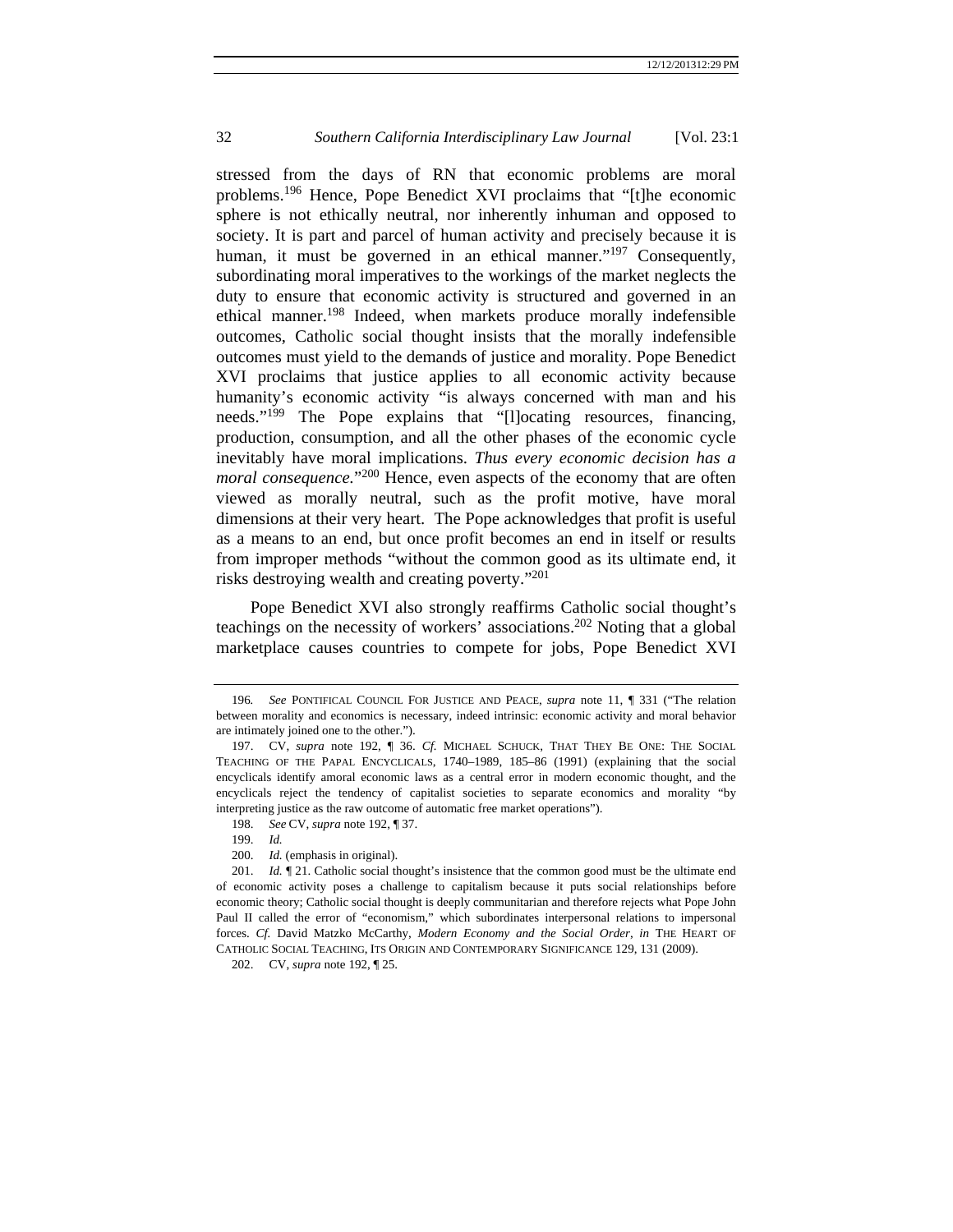observes that one consequence of global competition is to give countries an incentive to weaken the power of workers' associations. Pope Benedict XVI observes that social and economic change make it more difficult for workers' organizations to carry out their task of protecting the rights of their members "partly because governments, for reasons of economic utility," often limit the freedom and negotiating power of workers' associations with the result that "traditional networks of solidarity have more and more obstacles to overcome."<sup>203</sup> Consequently, Pope Benedict XVI argues that support for workers' associations is even more important today than it was at the time of RN in 1891. Pope Benedict XVI writes that the Church's repeated support for workers' associations dating back to RN is even more important now than it was in the days of Pope Leo XIII because of the "urgent need for new forms of cooperation at the international level," because of the economic changes pressuring national governments to limit workers' rights.204 By its strong support for workers' rights, CV reaffirms and expands on Pope John Paul II's personalism and the need to always remember that it is the human person who is the subject and the goal of work and all economic activity.205

Moving from first principles to practical application, how can work be arranged so that persons are the ultimate goal and purpose of work? Pope Benedict XVI describes how work can be structured so the governing principle of the workplace will be that of the worker-as-person in relation to other persons:

[Just work] means work that expresses the essential dignity of every man and woman in the context of their particular society: work that is freely chosen, effectively associating workers, both men and women, with the development of their community; work that enables the worker to be respected and free from any form of discrimination; work that makes it possible for families to meet their needs and provide schooling for their children, without the children themselves being forced into labour; work that permits the workers to organize themselves freely, and to make their voices heard; work that leaves enough room for rediscovering one's roots at

 <sup>203.</sup> *Id.* Although Pope Benedict XVI focuses mostly on traditional labor unions, his remarks can apply with equal force to all workers' associations.

 <sup>204.</sup> *Id.* 

<sup>205</sup>*. Id.* ¶ 36 (emphasizing Catholic social thought's principle that economic activity must promote "authentically human social relationships of friendship, solidarity, and reciprocity").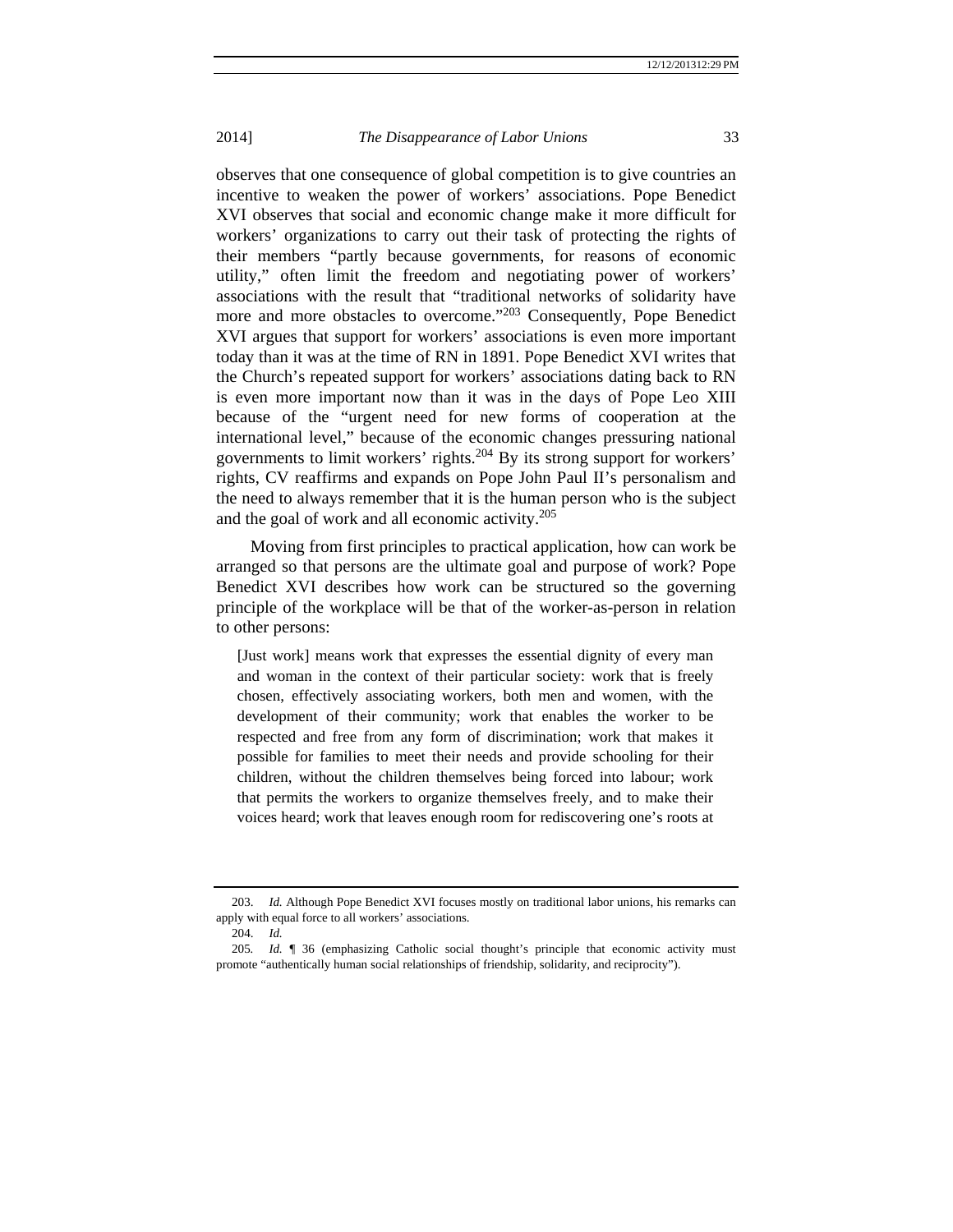a personal, familial and spiritual level; work that guarantees those who have retired a decent standard of living.206

#### V. CONCLUSION

This Article began with the observation that traditional labor unions are becoming irrelevant, particularly in the private sector.<sup>207</sup> However, the fundamental truth that formed the basis for the Wagner Act remains as true today, if not more so, as it was in 1935: the inequality of bargaining power between employees and employers is so great that it denies employees "freedom of association or actual liberty of contract*.*"208 Consequently, as long as there are divisions and conflicting interests between people who work for others and the powerful corporations that employ these persons, a just and moral economic system must protect workers' rights to form associations to deal with their employers on a somewhat equal footing. Although it is not within the scope of this Article to discuss the various workers' associations that might emerge as important forces for social justice in the twenty-first century, many such organizations have emerged in recent years. Among them are community-based workers' centers that help to organize low-wage workers;<sup>209</sup> poor workers' unions dedicated to organizing the "unorganizable," such as day laborers, undocumented immigrants, domestic workers, and workfare laborers;  $2^{10}$  internet organizations such as the Freelancers Union, dedicated to organizing

<sup>206</sup>*. Id.* ¶ 63.

 <sup>207.</sup> It is important to keep in mind that labor unions in America have proved to be remarkably resilient in the face of similar hard times. For example, as Irving Bernstein pointed out, labor unions in the 1920s were weak, with shrinking membership: from 1920 to 1923, union membership fell by almost 2.5 million workers, and by 1929 unions represented only 10.2% of the nonagricultural workforce, down from 19.4% in 1920. IRVING BERNSTEIN, THE LEAN YEARS: A HISTORY OF THE AMERICAN WORKER, 1920 TO 1933, at 84 (2010). Collective bargaining was condemned as "un-American" and by 1929, the strike weapon had fallen into almost total disuse. *Id.* at 88–90. By the early 1930s few, if any, labor experts could have predicted that the rise of the CIO and a remarkable influx of industrial workers into unions would resurrect the labor movement from almost total impotence to a powerful force in American society, a force so powerful that Congress would in 1935 pass the Wagner Act by an overwhelming margin. My point in this Article is not to argue that traditional labor unions will disappear in America. Rather, I attempt to make the more modest point that even if labor unions fade away, the need for workers to form associations to protect and advance their interests will remain as important as it has been and that the teachings of Pope John Paul II and Pope Benedict XVI provide a strong moral and theological defense of workers' right to form such associations.

 <sup>208. 29</sup> U.S.C. §§ 151–69 (2012).

 <sup>209.</sup> For a good discussion of such workers' centers, see generally JANICE FINE, WORKER CENTERS: ORGANIZING AT THE EDGE OF THE DREAM (2006).

<sup>210</sup>*. See* TAIT, *supra* note 6, at 142.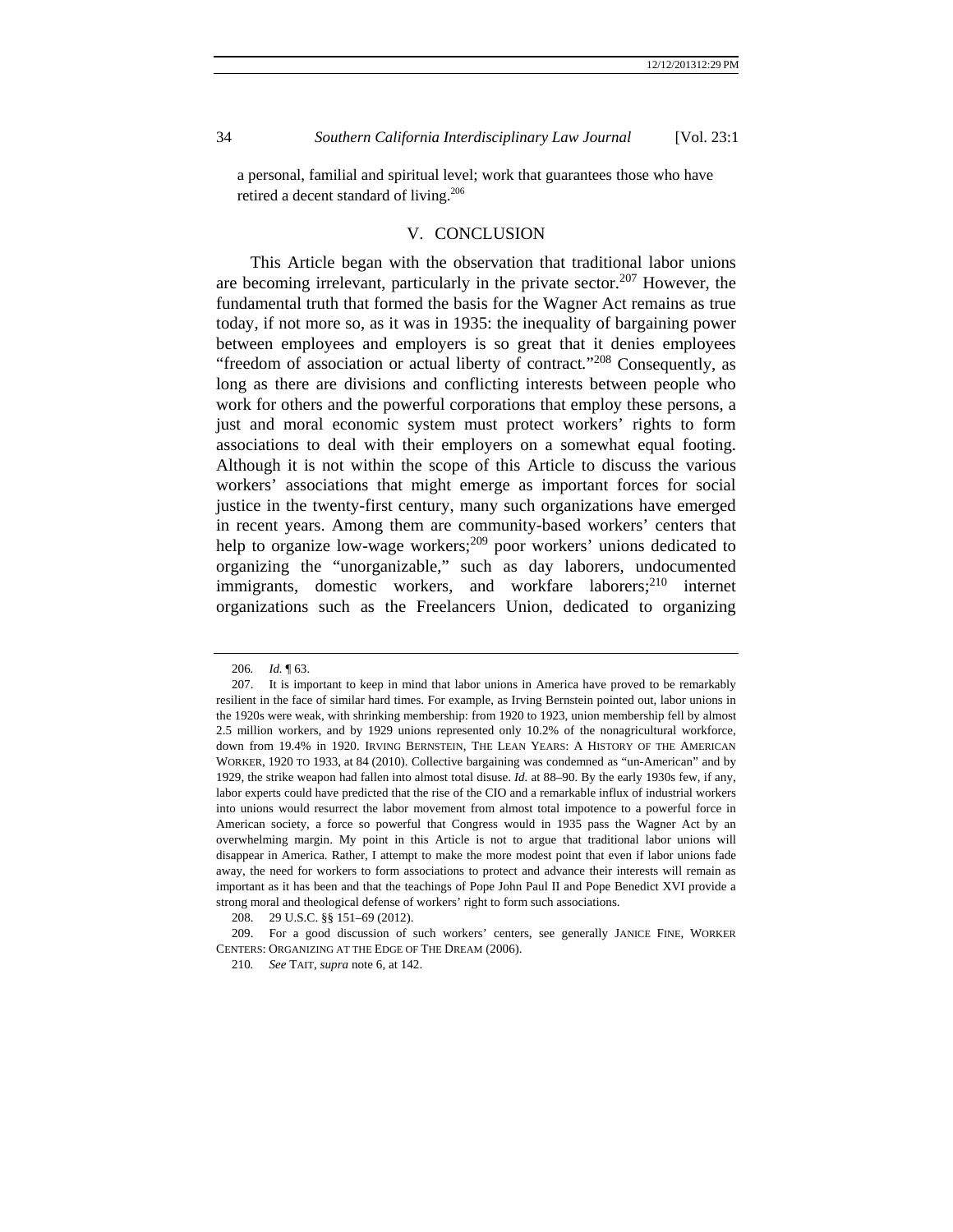independent workers; American Rights at Work, dedicated to protecting the interests of American workers and exposing abuse and exploitation; the AFL-CIO's internet organization, Working America, dedicated to assisting nonunionized workers who want to be associated with unions;<sup>211</sup> employee caucuses in nonunionized workplaces and organized along ethnic, racial, and gender lines;<sup>212</sup> associations formed along occupational lines instead of the traditional workplace organization;<sup>213</sup> social justice movements such as Occupy Wall Street, with wide-ranging objectives, including defending and advancing the rights of workers; and workplace-community alliances based on collaboration between workers' associations and community-based organizations.<sup>214</sup>

No matter what form workers' associations take in the future, Catholic social thought's powerful endorsement of the human right of workers to form associations to advance and protect their rights can and will make a powerful contribution to the struggle for justice in the workplace. Indeed, as exemplified by the teachings of Pope John Paul II and Pope Benedict XVI, Catholic social thought's influence on the development of the law of the workplace in this century ought to be profound given the deep interest among labor law scholars to view freedom of association as "a paradigm for labor law."215 Hence, the teachings of Catholic social thought since the nineteenth century can, and must, play a vital role in developing a new twenty-first century labor law built on the recognition of workers' freedom of association as a fundamental human right.

 <sup>211.</sup> For a brief description of Working America's goals, see MELVYN DUBOFSKY & FOSTER RHEA DULLES, LABOR IN AMERICA: A HISTORY 424 (2010). In 2007, Working America had a membership of over two million. *"I Build Movements that Fight for Economic Fairness and Change the Nation's Balance of Power. What Do You Do?"*, WORKING AM., www.workingamerica.org/content/download/16421/193641 (last visited Oct. 7, 2013).

 <sup>212.</sup> For a good discussion of employee caucuses, see Alan Hyde, *Employee Caucus: A Key Institution in the Emerging System of Employment Law*, *in* THE LEGAL FUTURE OF EMPLOYEE REPRESENTATION, 146–90 (1994).

 <sup>213.</sup> For a fascinating discussion of the effectiveness of workers organized by occupation instead of traditional work site organizations, see generally DOROTHY SUE COBBLE, DISHING IT OUT: WAITRESSES AND THEIR UNIONS IN THE TWENTIETH CENTURY (1992).

<sup>214</sup>*. See* FLETCHER & GAPASIN, *supra* note 6, at 174–79.

 <sup>215.</sup> Pope, *supra* note 16, at 536–37. *See also* DANNIN, *supra* note 171, at 69–71 (discussing the freedom of association as a fundamental right essential to effective labor law).